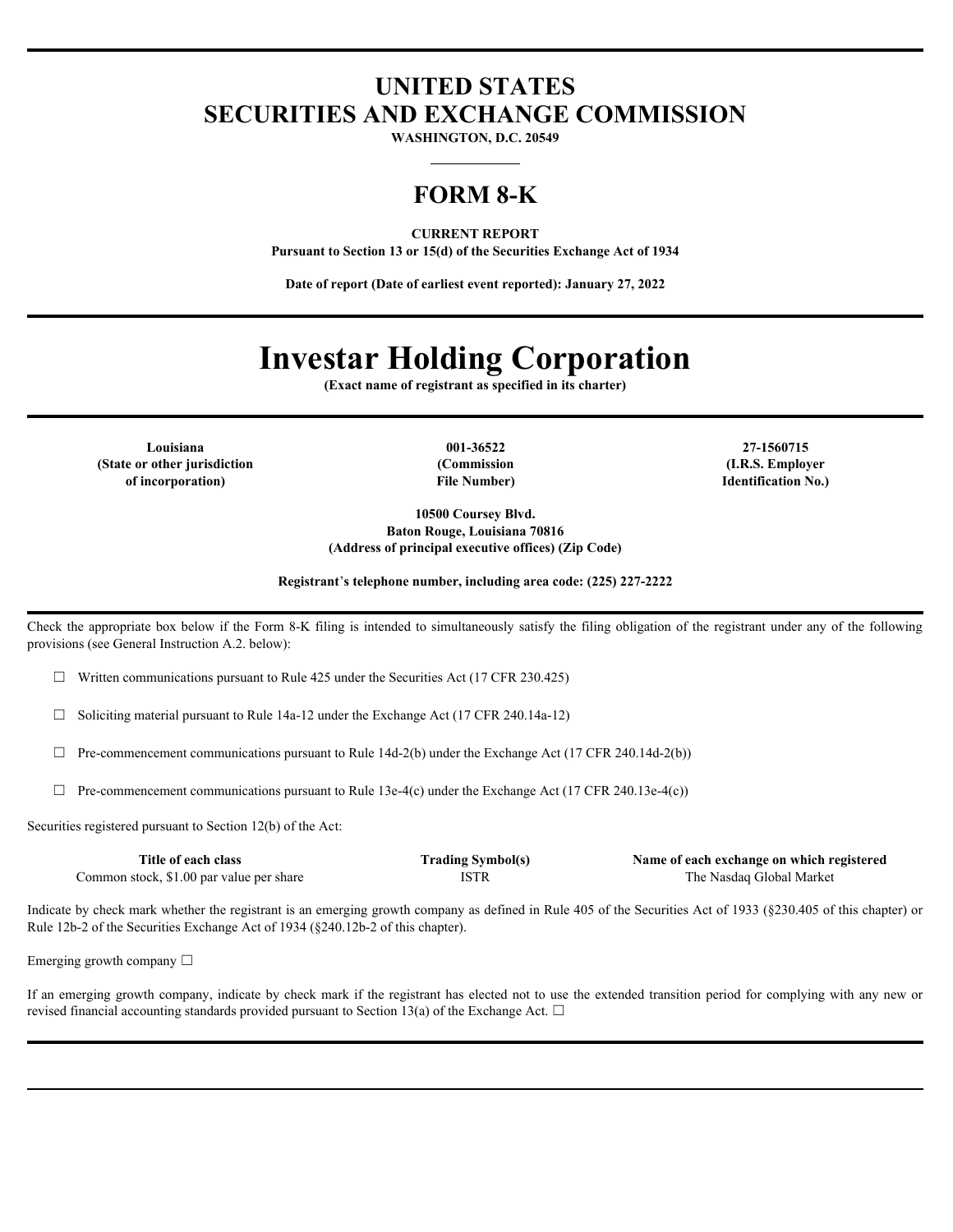# **Item 2.02 Results of Operations and Financial Condition**

On January 27, 2022, Investar Holding Corporation (the "Company"), the holding company of Investar Bank, National Association (the "Bank"), issued a press release reporting fourth quarter 2021 results. A copy of the press release is furnished as Exhibit 99.1 to this Current Report on Form 8-K.

The information contained in Item 2.02, including Exhibit 99.1 of this Current Report, shall not be deemed "filed" for purposes of Section 18 of the Securities Exchange Act of 1934, as amended (the "Exchange Act"), or otherwise subject to the liabilities of that section, nor shall it be deemed incorporated by reference in any filing under the Securities Act of 1933, as amended, or the Exchange Act except as shall be expressly set forth by specific reference in such a filing.

#### **Item 9.01 Financial Statements and Exhibits.**

(d) Exhibits

| Exhibit |                                                                                                                                                               |
|---------|---------------------------------------------------------------------------------------------------------------------------------------------------------------|
| Number  | Description of Exhibit                                                                                                                                        |
| 99.1    | <u>Exercis Corporation dated January 27, 2022 announcing financial results for the quarter ended December 31, 2021</u><br>nings release of Investar Holding C |
| 104     | The cover page of Investar Holding Corporation's Form 8-K is formatted in Inline XBRL.                                                                        |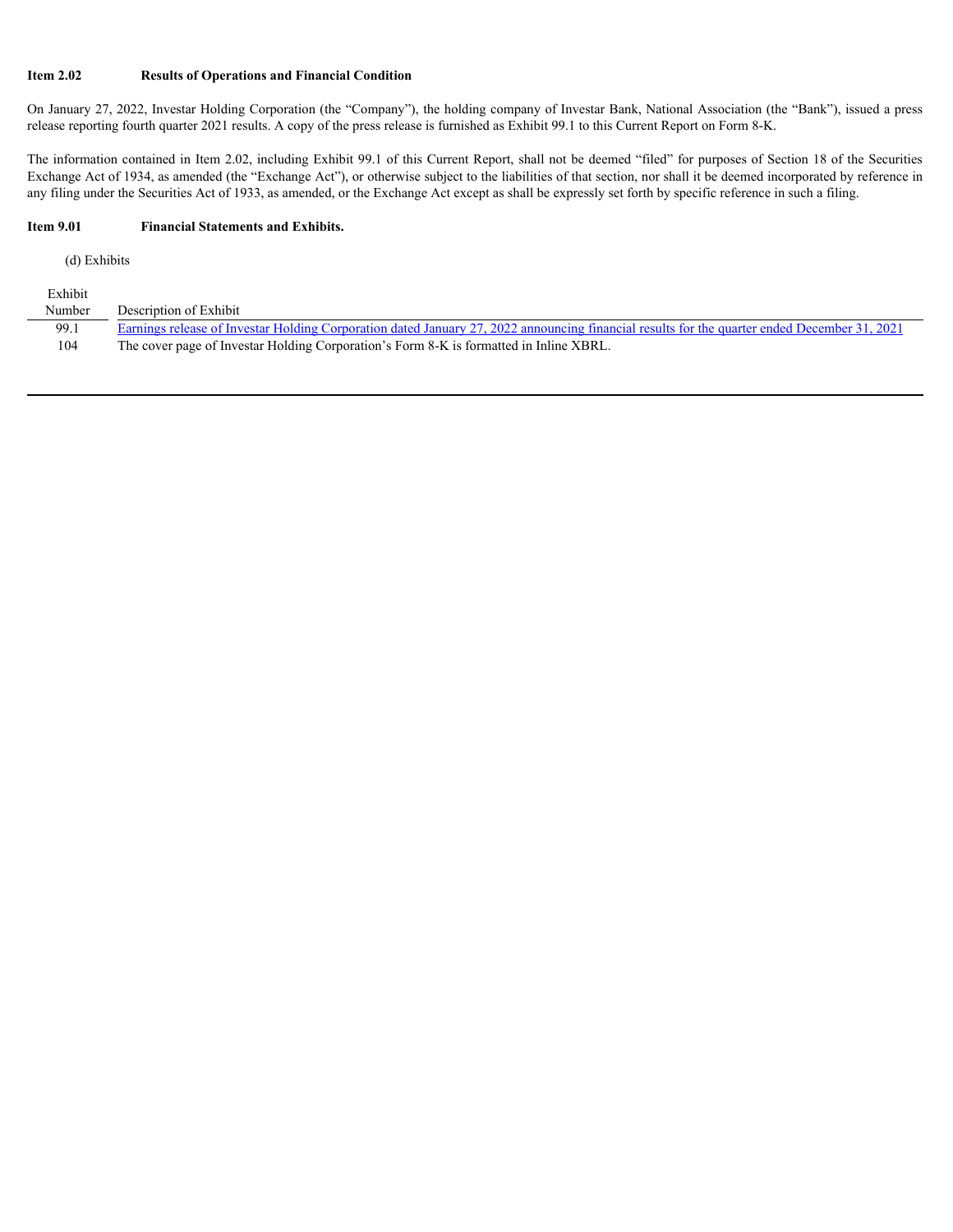# **SIGNATURES**

Pursuant to the requirements of the Securities Exchange Act of 1934, the registrant has duly caused this report to be signed on its behalf by the undersigned<br>hereunto duly authorized.<br>Discriments of the Securities Exchange hereunto duly authorized.

# **INVESTAR HOLDING CORPORATION**

Date: January 28, 2022 By: /s/ John J. D'Angelo

John J. D'Angelo President and Chief Executive Officer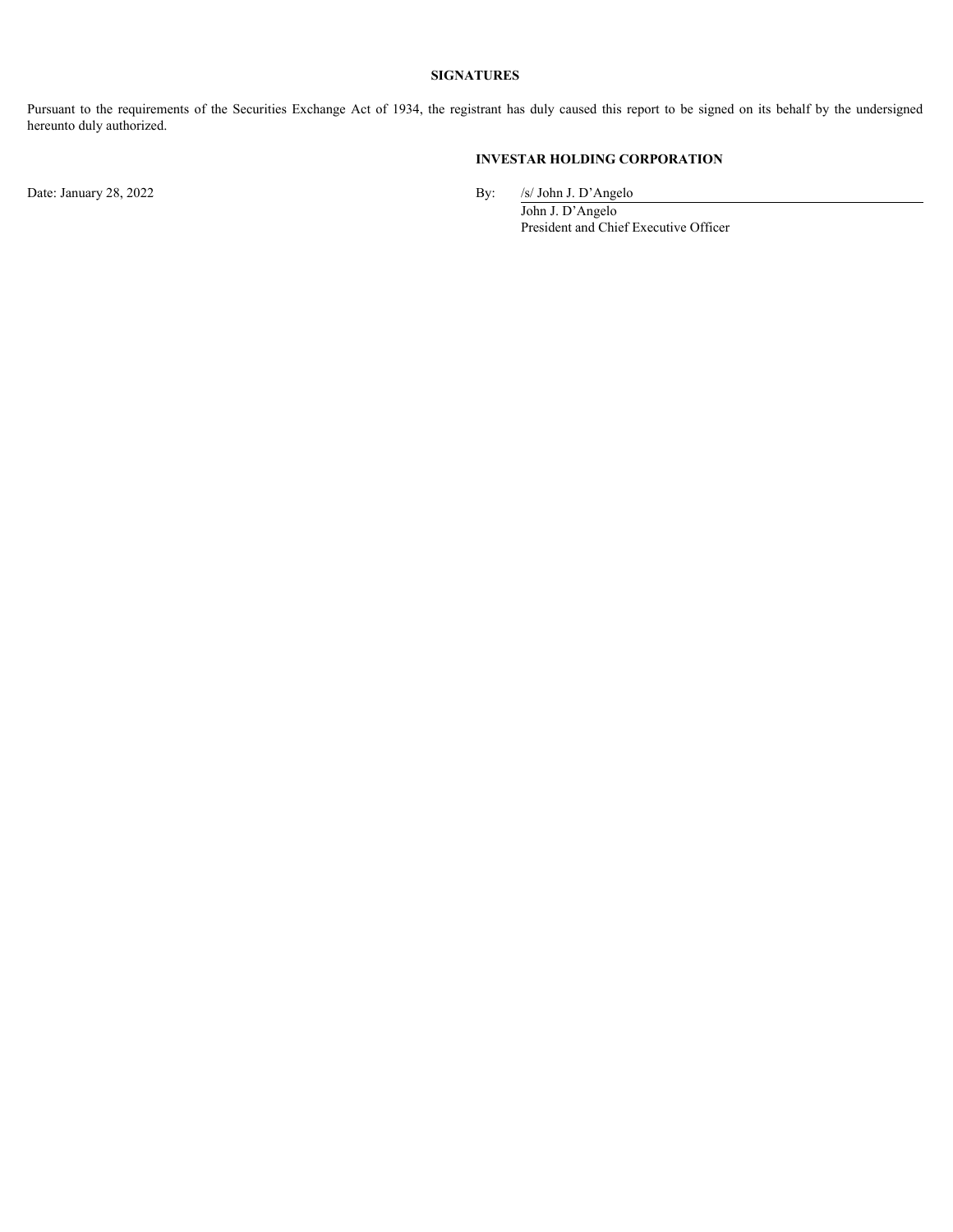#### **Investar Holding Corporation Announces 2021 Fourth Quarter Results**

**BATON ROUGE, LA / ACCESSWIRE / January 27, 2022 /** Investar Holding Corporation ("Investar") (NASDAQ:ISTR), the holding company for Investar Bank, National Association (the "Bank"), today announced financial results for the quarter ended December 31, 2021. Investar reported net income of \$6.9 million, or \$0.67 per diluted common share, for the fourth quarter of 2021, compared to a net loss of \$10.0 million, or \$0.95 per diluted common share, for the quarter ended September 30, 2021, and net income of \$4.5 million, or \$0.42 per diluted common share, for the quarter ended December 31, 2020. **Exhibit 99.1**<br> **Exhibit 99.1**<br> **EXHIDE CORPORATE THE CONSUME CONSULT CONSULTS (CONSULTS)**<br> **EXERCISE AND CORPORATE CONSULTS (CONSULTS)**<br> **EXERCISE AND CORPORATE CONSULTS** (CONSULTS), It consider a frequence of factor and **Exhibit 99.1**<br> **EXHIDITE SECURE CONSULTS CONSULTS CONSULTS CONSULTS CONSULTS CONSULTS (SECURE ACCESSIVENTS)**<br> **EXHIDITS**<br> **EXHIDITS**<br> **EXHIDITS**<br> **EXHIDITS** CONSULTS CONSULTS CONSULTS CONSULTS (NON-BOTH CONSULTS) CONSULTS

On a non-GAAP basis, core earnings (loss) per diluted common share for the fourth quarter of 2021 were \$0.56 compared to (\$1.06) for the third quarter of 2021 reconciliation of GAAP to non-GAAP metrics).

Investar Holding Corporation President and Chief Executive Officer John D'Angelo said:

<span id="page-3-0"></span>"Despite the lingering effects of the pandemic and the impacts of Hurricane Ida on some of our market areas in the third quarter, Investar had a strong finish to 2021, and we are optimistic about the future. We recorded record net income of \$6.9 million in the fourth quarter, and continued to see our net interest margin improve as we experienced a further reduction in our cost of deposits and utilized some of our excess liquidity to invest in securities. While the balance of our PPP For hunselative Release<br> **HATON ROUGE LA:** A CCCESSWIRE / January 27, 2003 / Javourus Holding Corporation (Theoretic") (NASDA 0.36TR), the holding company for hundred and NARON NONETA, the holding company for hundred and throughout 2022 and anticipate 5% loan growth for the year. For Immediate Release<br>
Investor Holding Corporation Announces 2021 Fourth Quarter Results<br>
HATON ROICIE, LA / ACCESSWIRE / January 27, 2022 / Investor Holding Corporation (Thresney") (NASDAG4STE) the heliding company for **Examble Post Example of the United Component on Announces 2021 Fourth Quarter Results<br>
INTON WOLGG, LA / ACCESSWIRY, January 27, 2022 / Isvester Holding Corporation ("Isvester") (NASIXQ) ISTR), the beling company for Isv** 

executing strategies we believe are sustainable and add long-term value for our shareholders."

#### **Fourth Quarter Highlights**

• Cost of deposits decreased 13 basis points to 0.30% for the quarter ended December 31, 2021 compared to 0.43% for the quarter ended September 30, 2021 and decreased 46 basis points compared to 0.76% for the quarter ended December 31, 2020. Our overall cost of funds decreased 11 and 43 basis points to 0.52% for the quarter ended December 31, 2021 compared to 0.63% and 0.95% for the quarters ended September 30, 2021 and December 31, 2020, respectively.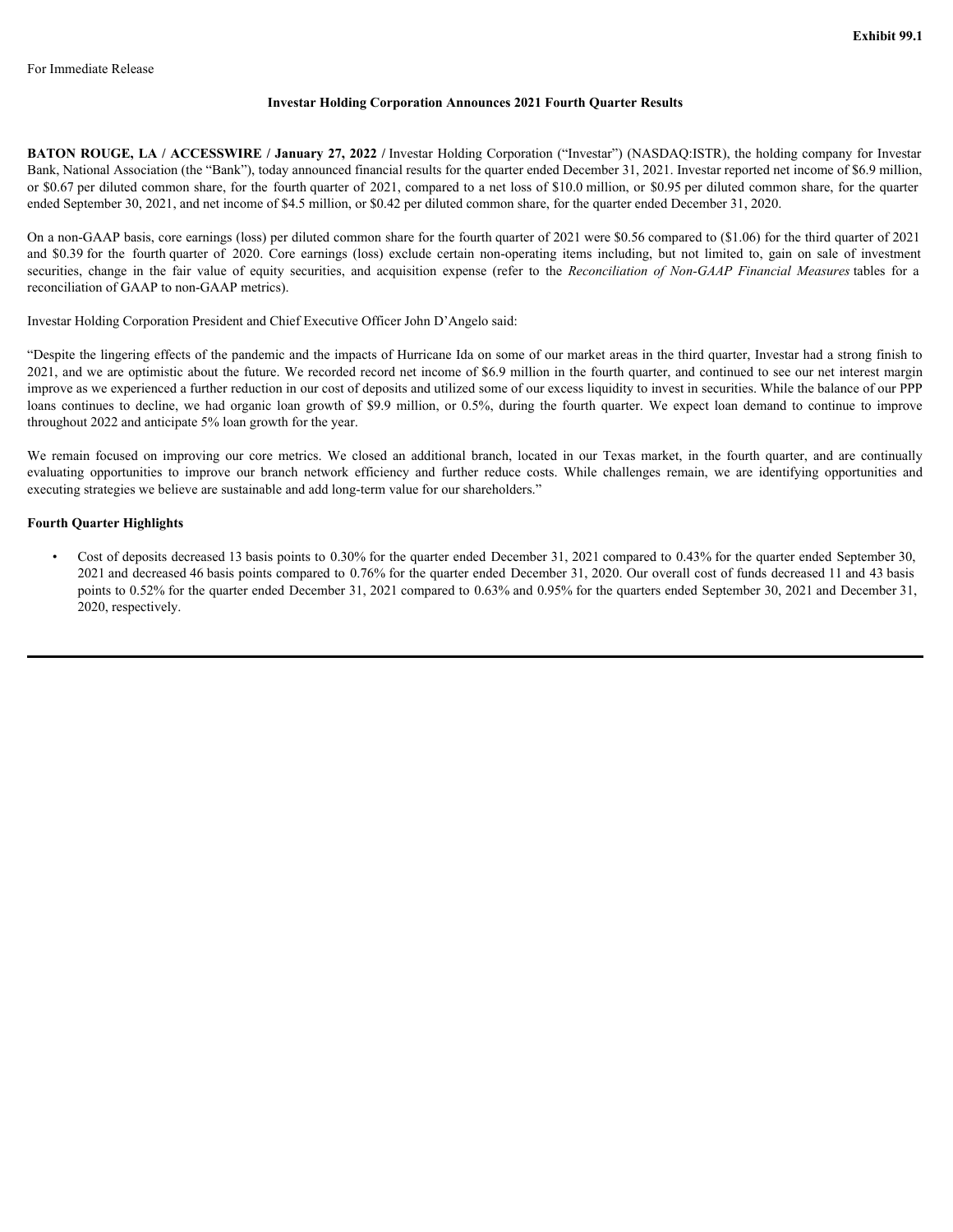- Net interest margin increased to 3.57% for the quarter ended December 31, 2021 compared to 3.44% for the quarter ended September 30, 2021 and 3.55% for the quarter ended December 31, 2020.
- Deposit mix improved during the fourth quarter of 2021. Noninterest-bearing deposits as a percentage of total deposits increased to 27.6% at December 31, 2021 compared to 25.9% at September 30, 2021 and 23.7% at December 31, 2020. Time deposits as a percentage of total deposits increased slightly to 21.1% at December 31, 2021, compared to 21.0% at September 30, 2021, and decreased compared to 28.4% at December 31, 2020. Net interest margin increased to 3.57% for the quarter ended December 31, 2021 compared to 3.44% for the quarter ended September 30, 2021 and 3.55%<br>for the quarter ended December 31, 2020.<br>**Deposit mix improved during the**
- Total loans decreased \$8.6 million, or 0.5% to \$1.87 billion at December 31, 2021 compared to \$1.88 billion at September 30, 2021. Excluding PPP loans with balances of \$23.3 million and \$41.9 million at December 31, 2021 and September 30, 2021, respectively, total loans increased \$9.9 million, or 0.5% (2% annualized) to \$1.85 billion at December 31, 2021 compared to \$1.84 billion at September 30, 2021.
- Owner-occupied commercial real estate loans increased \$27.3 million, or 6.3%, to \$460.2 million at December 31, 2021 compared to \$432.9 million at September 30, 2021.
- 2021.
- Return on average assets improved to 1.06% for the quarter ended December 31, 2021 compared to (1.47)% for the quarter ended September 30, 2021 and 0.78% for the quarter ended December 31, 2020. Core return on average assets also improved to 0.89% for the quarter ended December 31, 2021 compared to (1.63)% for the quarter ended September 30, 2021 and 0.71% for the quarter ended December 31, 2020.
- Efficiency ratio improved to 60.10% for the quarter ended December 31, 2021 compared to 64.33% for the quarter ended September 30, 2021. Core efficiency ratio also improved to 66.54% for the quarter ended December 31, 2021 compared to 67.17% for the quarter ended September 30, 2021.

#### **Loans**

Total loans were \$1.87 billion at December 31, 2021, a decrease of \$8.6 million, or 0.5%, compared to September 30, 2021, and an increase of \$11.7 million, or 0.6%, compared to December 31, 2020.

The following table sets forth the composition of the total loan portfolio as of the dates indicated (dollars in thousands).

|                                                                                                                                                                                                                                                                                                                                                                                                                                                                                                                                                                                                                                                                                                                                                                                  |                    |                    |                                         | <b>Linked Ouarter</b><br>Change |                    | <b>Year/Year Change</b>       |                                  | <b>Percentage of Total</b><br>Loans |            |
|----------------------------------------------------------------------------------------------------------------------------------------------------------------------------------------------------------------------------------------------------------------------------------------------------------------------------------------------------------------------------------------------------------------------------------------------------------------------------------------------------------------------------------------------------------------------------------------------------------------------------------------------------------------------------------------------------------------------------------------------------------------------------------|--------------------|--------------------|-----------------------------------------|---------------------------------|--------------------|-------------------------------|----------------------------------|-------------------------------------|------------|
|                                                                                                                                                                                                                                                                                                                                                                                                                                                                                                                                                                                                                                                                                                                                                                                  | 12/31/2021         | 9/30/2021          | 12/31/2020                              | S.                              | $\%$               | $\mathbf{s}$                  | $\%$                             | 12/31/2021                          | 12/31/2020 |
| Mortgage loans on real                                                                                                                                                                                                                                                                                                                                                                                                                                                                                                                                                                                                                                                                                                                                                           |                    |                    |                                         |                                 |                    |                               |                                  |                                     |            |
| estate                                                                                                                                                                                                                                                                                                                                                                                                                                                                                                                                                                                                                                                                                                                                                                           |                    |                    |                                         |                                 |                    |                               |                                  |                                     |            |
| Construction and                                                                                                                                                                                                                                                                                                                                                                                                                                                                                                                                                                                                                                                                                                                                                                 |                    |                    |                                         |                                 |                    |                               |                                  |                                     |            |
| development                                                                                                                                                                                                                                                                                                                                                                                                                                                                                                                                                                                                                                                                                                                                                                      | \$203,204          | 215,247<br>-S      | 206,011<br><sup>S</sup>                 | (12,043)<br><sup>S</sup>        | $(5.6)\%$<br>-S    | (2,807)                       | $(1.4)\%$                        | 10.9%                               | 11.1%      |
| 1-4 Family                                                                                                                                                                                                                                                                                                                                                                                                                                                                                                                                                                                                                                                                                                                                                                       | 364,307            | 362,249            | 339.525                                 | 2.058                           | 0.6                | 24.782                        | 7.3                              | 19.5                                | 18.2       |
| Multifamily                                                                                                                                                                                                                                                                                                                                                                                                                                                                                                                                                                                                                                                                                                                                                                      | 59,570             | 58,972             | 60,724                                  | 598                             | 1.0                | (1,154)                       | (1.9)                            | 3.2                                 | 3.3        |
| Farmland                                                                                                                                                                                                                                                                                                                                                                                                                                                                                                                                                                                                                                                                                                                                                                         | 20,128             | 21,376             | 26,547                                  | (1,248)                         | (5.8)              | (6, 419)                      | (24.2)                           | 1.1                                 | 1.4        |
| Commercial real estate                                                                                                                                                                                                                                                                                                                                                                                                                                                                                                                                                                                                                                                                                                                                                           |                    |                    |                                         |                                 |                    |                               |                                  |                                     |            |
| Owner-occupied                                                                                                                                                                                                                                                                                                                                                                                                                                                                                                                                                                                                                                                                                                                                                                   | 460,205            | 432,898            | 375,421                                 | 27,307                          | 6.3                | 84,784                        | 22.6                             | 24.6                                | 20.2       |
| Nonowner-occupied                                                                                                                                                                                                                                                                                                                                                                                                                                                                                                                                                                                                                                                                                                                                                                | 436,172            | 435,575            | 436,974                                 | 597                             | 0.1                | (802)                         | (0.2)                            | 23.3                                | 23.5       |
|                                                                                                                                                                                                                                                                                                                                                                                                                                                                                                                                                                                                                                                                                                                                                                                  | 310,831            | 335,008            | 394,497                                 | (24, 177)                       | (7.2)              | (83,666)                      | (21.2)                           | 16.6                                | 21.2       |
| Commercial and industrial                                                                                                                                                                                                                                                                                                                                                                                                                                                                                                                                                                                                                                                                                                                                                        |                    |                    | 20,619                                  | (1,738)                         | (9.0)              | (3,024)                       | (14.7)                           | 0.9                                 | 1.1        |
|                                                                                                                                                                                                                                                                                                                                                                                                                                                                                                                                                                                                                                                                                                                                                                                  |                    |                    |                                         |                                 |                    |                               |                                  | 100%                                | 100%       |
| Consumer                                                                                                                                                                                                                                                                                                                                                                                                                                                                                                                                                                                                                                                                                                                                                                         | 17,595             | 19,333             | 1,860,318                               | (8,646)                         |                    | 11,694                        | $0.6\%$                          |                                     |            |
| <b>Total loans</b>                                                                                                                                                                                                                                                                                                                                                                                                                                                                                                                                                                                                                                                                                                                                                               | 1,872,012          | 1,880,658          |                                         |                                 | $(0.5)\%$          |                               |                                  |                                     |            |
| Loans held for sale<br><b>Total gross loans</b><br>In the second quarter of 2020, the Bank began participating as a lender in the Paycheck Protection Program ("PPP") as established by the CARES Act. The PPP<br>loans are generally 100% guaranteed by the Small Business Administration ("SBA"), have an interest rate of 1%, and are eligible to be forgiven based on certain                                                                                                                                                                                                                                                                                                                                                                                                | 620<br>\$1,872,632 | 300<br>\$1,880,958 | $\overline{\phantom{m}}$<br>\$1,860,318 | 320<br>(8,326)<br>-S            | 106.7<br>$(0.4)\%$ | 620<br>12,314<br><sup>S</sup> | $\overline{\phantom{a}}$<br>0.7% |                                     |            |
| criteria, with the SBA remitting any applicable forgiveness amount to the lender. At December 31, 2021, the balance of the Bank's PPP loans, which is included in<br>the commercial and industrial portfolio, was \$23.3 million, compared to \$41.9 million at September 30, 2021 and \$94.5 million at December 31, 2020. Eighty-<br>seven percent of the total number of PPP loans we have originated have principal balances of \$150,000 or less. At December 31, 2021, approximately 86% of the<br>total balance of PPP loans originated has been forgiven by the SBA or paid off by the customer.                                                                                                                                                                         |                    |                    |                                         |                                 |                    |                               |                                  |                                     |            |
| On April 1, 2021, we completed the acquisition of Cheaha Financial Group, Inc. ("Cheaha") and its wholly-owned subsidiary, Cheaha Bank, in Oxford, Alabama.<br>Excluding loans acquired from Cheaha on April 1, 2021 with an aggregate balance of \$96.3 million and \$110.1 million at December 31, 2021 and September 30,<br>2021, respectively, and PPP loans with a total balance of \$23.3 million (\$0.3 million acquired from Cheaha), \$41.9 million (\$1.4 million acquired from Cheaha),<br>and \$94.5 million at December 31, 2021, September 30, 2021, and December 31, 2020, respectively, total loans increased \$22.5 million, or 1.3% (5.2%<br>annualized), compared to September 30, 2021 and decreased \$13.2 million, or 0.7%, compared to December 31, 2020. |                    |                    |                                         |                                 |                    |                               |                                  |                                     |            |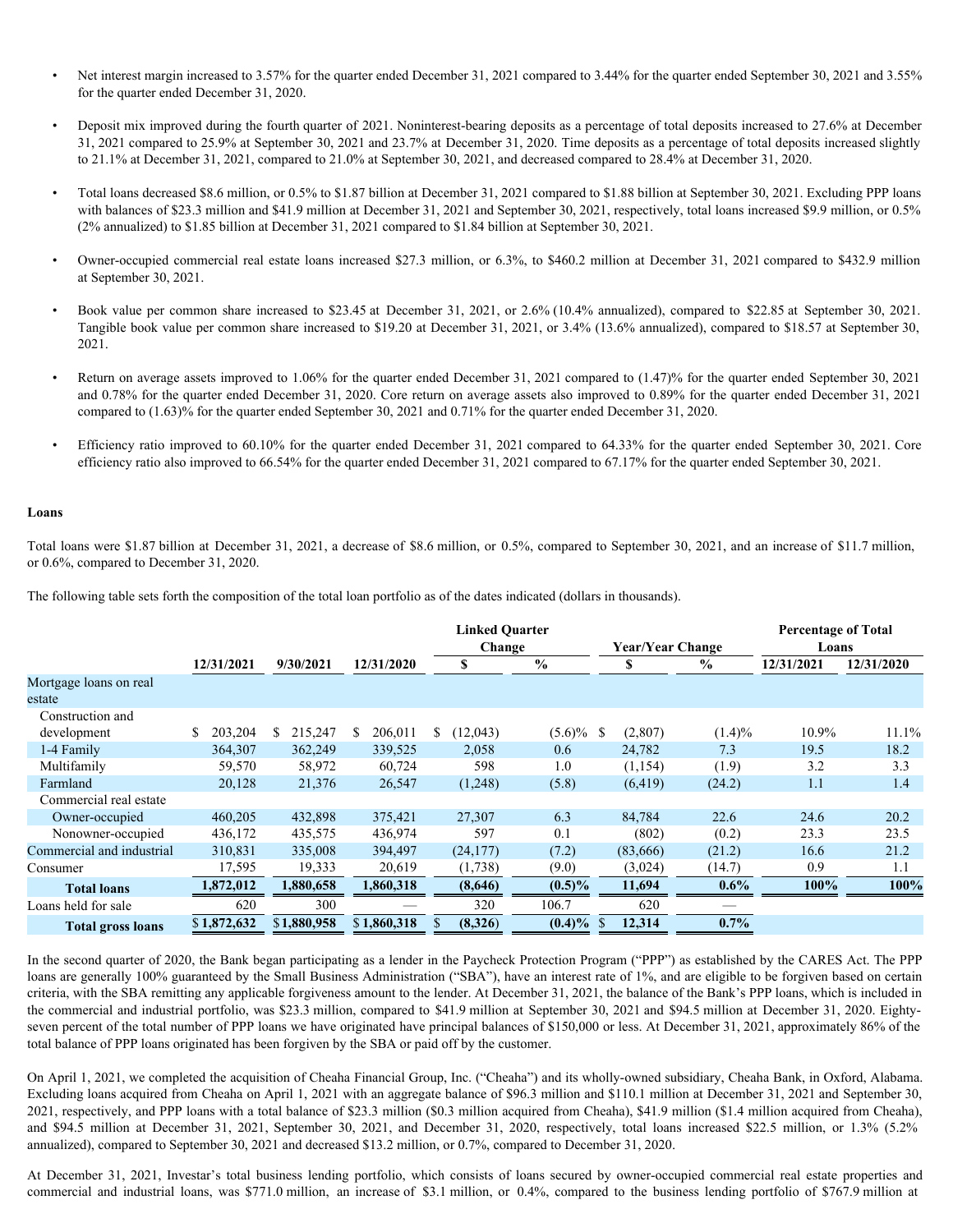September 30, 2021, and an increase of \$1.1 million, or 0.1%, compared to the business lending portfolio of \$769.9 million at December 31, 2020. The increase in the business lending portfolio compared to September 30, 2021 and December 31, 2020 is primarily driven by loan growth in owner-occupied commercial real estate as we remain focused on relationship banking and growing our commercial loan portfolios. The increases due to loan growth in owner-occupied commercial September 30, 2021, and an increase of \$1.1 million, or 0.1%, compared to the business lending portfolio of \$769.9 million at December 31, 2020 is primarly driven by loan growth in owner-occupied commercial real estate as lending portfolio loans acquired from Cheaha of \$16.9 million and \$17.9 million at December 31, 2021 and September 30, 2021, respectively, Investar's total September 30, 2021, and an increase of \$1.1 million, or 0.1%, compared to the business lending portfolio of \$769.9 million at December 31, 2020. The increase in the business lending portfolio compared to September 30, 2021 million at September 30, 2021, and an increase of \$55.4 million, or 8.2%, compared to the adjusted business lending portfolio of \$675.4 million at December 31, 2020. September 30, 2021, and an increase of S1.1 million, or 0.1%, compared to the business lending portfolio compared to September 30, 2021 and December 31, 2020 is primarily driven by loan growth in owner-occupied commercial

| September 30, 2021, and an increase of \$1.1 million, or 0.1%, compared to the business lending portfolio of \$769.9 million at December 31, 2020. The increase in<br>the business lending portfolio compared to September 30, 2021 and December 31, 2020 is primarily driven by loan growth in owner-occupied commercial real<br>estate as we remain focused on relationship banking and growing our commercial loan portfolios. The increases due to loan growth in owner-occupied commercial<br>real estate were partially offset by forgiveness of PPP loans, reflected in the commercial and industrial portfolio. Excluding all PPP loans and other business<br>lending portfolio loans acquired from Cheaha of \$16.9 million and \$17.9 million at December 31, 2021 and September 30, 2021, respectively, Investar's total<br>adjusted business lending portfolio was \$730.8 million, an increase of \$22.7 million, or 3.2%, compared to the adjusted business lending portfolio of \$708.1<br>million at September 30, 2021, and an increase of \$55.4 million, or 8.2%, compared to the adjusted business lending portfolio of \$675.4 million at December 31,<br>2020. |                                                        |                                                                                  |                                                         |                                                                                   |                                                        |                                                                                  |  |  |  |  |
|--------------------------------------------------------------------------------------------------------------------------------------------------------------------------------------------------------------------------------------------------------------------------------------------------------------------------------------------------------------------------------------------------------------------------------------------------------------------------------------------------------------------------------------------------------------------------------------------------------------------------------------------------------------------------------------------------------------------------------------------------------------------------------------------------------------------------------------------------------------------------------------------------------------------------------------------------------------------------------------------------------------------------------------------------------------------------------------------------------------------------------------------------------------------------------------|--------------------------------------------------------|----------------------------------------------------------------------------------|---------------------------------------------------------|-----------------------------------------------------------------------------------|--------------------------------------------------------|----------------------------------------------------------------------------------|--|--|--|--|
| Our loan portfolio includes loans to businesses in certain industries that may be more significantly affected by the pandemic than others. These loans, including<br>loans related to oil and gas, food services, hospitality, and entertainment, represent approximately 5.6% of our total portfolio, or 5.4% excluding PPP loans, at<br>December 31, 2021, compared to 5.5% of our total portfolio, or 5.2% excluding PPP loans, at September 30, 2021 and 6.6% of our total portfolio, or 5.7%<br>excluding PPP loans, at December 31, 2020 as shown in the table below.                                                                                                                                                                                                                                                                                                                                                                                                                                                                                                                                                                                                          |                                                        |                                                                                  |                                                         |                                                                                   |                                                        |                                                                                  |  |  |  |  |
|                                                                                                                                                                                                                                                                                                                                                                                                                                                                                                                                                                                                                                                                                                                                                                                                                                                                                                                                                                                                                                                                                                                                                                                      | Percentage of<br><b>Loan Portfolio</b><br>December 31, | Percentage of<br><b>Loan Portfolio</b><br>December 31,<br>2021<br>(excluding PPP | Percentage of<br><b>Loan Portfolio</b><br>September 30, | Percentage of<br><b>Loan Portfolio</b><br>September 30,<br>2021<br>(excluding PPP | Percentage of<br><b>Loan Portfolio</b><br>December 31, | Percentage of<br><b>Loan Portfolio</b><br>December 31,<br>2020<br>(excluding PPP |  |  |  |  |
| Industry<br>Oil and gas                                                                                                                                                                                                                                                                                                                                                                                                                                                                                                                                                                                                                                                                                                                                                                                                                                                                                                                                                                                                                                                                                                                                                              | 2021<br>2.2%                                           | loans)<br>2.1%                                                                   | 2021<br>2.6%                                            | loans)<br>2.4%                                                                    | 2020<br>3.3%                                           | loans)<br>2.6%                                                                   |  |  |  |  |
| Food services                                                                                                                                                                                                                                                                                                                                                                                                                                                                                                                                                                                                                                                                                                                                                                                                                                                                                                                                                                                                                                                                                                                                                                        | 2.3                                                    | 2.2                                                                              | 1.8                                                     | 1.6                                                                               | 2.5                                                    | 2.3                                                                              |  |  |  |  |
| Hospitality                                                                                                                                                                                                                                                                                                                                                                                                                                                                                                                                                                                                                                                                                                                                                                                                                                                                                                                                                                                                                                                                                                                                                                          | 0.5                                                    | 0.5                                                                              | 0.5                                                     | 0.5                                                                               | 0.4                                                    | 0.4                                                                              |  |  |  |  |
| Entertainment                                                                                                                                                                                                                                                                                                                                                                                                                                                                                                                                                                                                                                                                                                                                                                                                                                                                                                                                                                                                                                                                                                                                                                        | 0.6                                                    | 0.6                                                                              | 0.6                                                     | 0.7                                                                               | 0.4                                                    | 0.4                                                                              |  |  |  |  |
| <b>Total</b>                                                                                                                                                                                                                                                                                                                                                                                                                                                                                                                                                                                                                                                                                                                                                                                                                                                                                                                                                                                                                                                                                                                                                                         | 5.6%                                                   | 5.4%                                                                             | 5.5%                                                    | $5.2\%$                                                                           | 6.6%                                                   | 5.7%                                                                             |  |  |  |  |
| Nonperforming loans were \$29.5 million, or 1.58% of total loans, at December 31, 2021, a decrease of \$3.4 million compared to \$32.9 million, or 1.75% of total<br>loans, at September 30, 2021, and an increase of \$15.7 million compared to \$13.8 million, or 0.74% of total loans, at December 31, 2020. The increase in<br>nonperforming loans compared to December 31, 2020 is mainly attributable to one loan relationship, discussed further below, which added \$15.5 million to the<br>balance of nonperforming loans at December 31, 2021. Included in nonperforming loans are acquired loans with a balance of \$4.0 million at December 31, 2021,<br>or 14% of nonperforming loans.                                                                                                                                                                                                                                                                                                                                                                                                                                                                                  |                                                        |                                                                                  |                                                         |                                                                                   |                                                        |                                                                                  |  |  |  |  |
| The allowance for loan losses was \$20.9 million, or 70.6% and 1.11% of nonperforming and total loans, respectively, at December 31, 2021, compared to \$20.6<br>million, or 62.4% and 1.09%, respectively, at September 30, 2021, and \$20.4 million, or 147.3% and 1.09%, respectively, at December 31, 2020.                                                                                                                                                                                                                                                                                                                                                                                                                                                                                                                                                                                                                                                                                                                                                                                                                                                                      |                                                        |                                                                                  |                                                         |                                                                                   |                                                        |                                                                                  |  |  |  |  |
| The provision for loan losses was \$0.7 million for the quarter ended December 31, 2021 compared to \$21.7 million and \$2.4 million for the quarters ended<br>September 30, 2021 and December 31, 2020, respectively. The provision for loan losses for the quarter ended September 30, 2021 includes an impairment charge<br>of \$21.6 million related to a loan relationship with related borrowers (collectively, the "Borrower") consisting of multiple loans that are secured by various types of<br>collateral. As a result of Hurricane Ida, which made landfall in Louisiana as a category 4 hurricane on August 29, 2021, the Borrower's business operations were<br>disrupted causing a significant reduction in value of some of the collateral supporting the loan relationship, including real estate, inventory, and equipment.                                                                                                                                                                                                                                                                                                                                       |                                                        |                                                                                  |                                                         |                                                                                   |                                                        |                                                                                  |  |  |  |  |
| In the third quarter of 2021, Investar instituted a 90-day deferral program for customers who were impacted by Hurricane Ida. Since then, the Bank has provided<br>payment deferrals on approximately \$50 million of loans. Virtually all of those loans deferred have now resumed normal payments. At December 31, 2021,<br>Investar had approximately \$2.4 million, or 0.1% of the total loan portfolio, on a 90-day deferral plan.                                                                                                                                                                                                                                                                                                                                                                                                                                                                                                                                                                                                                                                                                                                                              |                                                        |                                                                                  |                                                         |                                                                                   |                                                        |                                                                                  |  |  |  |  |
| <b>Deposits</b>                                                                                                                                                                                                                                                                                                                                                                                                                                                                                                                                                                                                                                                                                                                                                                                                                                                                                                                                                                                                                                                                                                                                                                      |                                                        |                                                                                  |                                                         |                                                                                   |                                                        |                                                                                  |  |  |  |  |
| Total deposits at December 31, 2021 were \$2.12 billion, a decrease of \$183.4 million, or 8.0%, compared to \$2.30 billion at September 30, 2021, and an increase<br>of \$232.4 million, or 12.3%, compared to \$1.89 billion at December 31, 2020. During the year ended December 31, 2021, the Bank utilized brokered deposits to<br>satisfy the required borrowings under its interest rate swap agreements, due to more favorable pricing. In the third quarter of 2021, the Company terminated                                                                                                                                                                                                                                                                                                                                                                                                                                                                                                                                                                                                                                                                                 |                                                        |                                                                                  |                                                         |                                                                                   |                                                        |                                                                                  |  |  |  |  |

#### Credit Quality

# **Deposits**

Total deposits at December 31, 2021 were \$2.12 billion, a decrease of \$183.4 million, or 8.0%, compared to \$2.30 billion at September 30, 2021, and an increase of \$232.4 million, or 12.3%, compared to \$1.89 billion at December 31, 2020. During the year ended December 31, 2021, the Bank utilized brokered deposits to Food cervices as the required borrowing is the required borrowing of the required borrowing in the required borrowing interest  $\frac{0.5}{0.4\%}$  The required borrowing interest in the required of the required borrowing in t multiple swap agreements, the borrowings for which matured in October 2021. Therefore, the Company had no brokered deposits at December 31, 2021, which drove the decrease in deposits compared to September 30, 2021. Investar acquired approximately \$207.0 million in deposits from Cheaha at the time of acquisition on April 1, 2021. The remaining increase, compared to December 31, 2020, is due to organic growth. Could Questin at the significant amount of 1.58% of oral loan. a December 21, 2021, a december of 31.4 million compared to 81.2 million compared to 81.2 million compared to 81.2 million compared to 81.2 million amount of to (1893 of competienting bean, was 50.9 million, or 70.0% and 1.11% of seaperboning and eata loans, respectively, at December 31, 2020, and and compared to  $50\%$ , and  $10\%$ , and  $10\%$ , and  $10\%$ , and  $10\%$ , and  $10\$ 

noninterest and interest-bearing demand deposits, and in money market deposit accounts and savings accounts compared to December 31, 2020. These increases were primarily driven by reduced spending by consumer and business customers related to the COVID-19 pandemic, and increases in PPP borrowers' deposit accounts. We believe these factors may be temporary depending on the future economic effects of the COVID-19 pandemic.

Our deposit mix continues to improve and reflects our consistent focus on relationship banking and growing our commercial relationships, as well as the effects of deposits has increased while time deposits as a percentage of total deposits has decreased. Management made a strategic decision to either reprice or run-off higher yielding time deposits and other interest-bearing deposit products during 2020 and 2021, which has contributed to our decreasing cost of deposits compared to the quarters ended September 30, 2021 and December 31, 2020.

The following table sets forth the composition of deposits as of the dates indicated (dollars in thousands).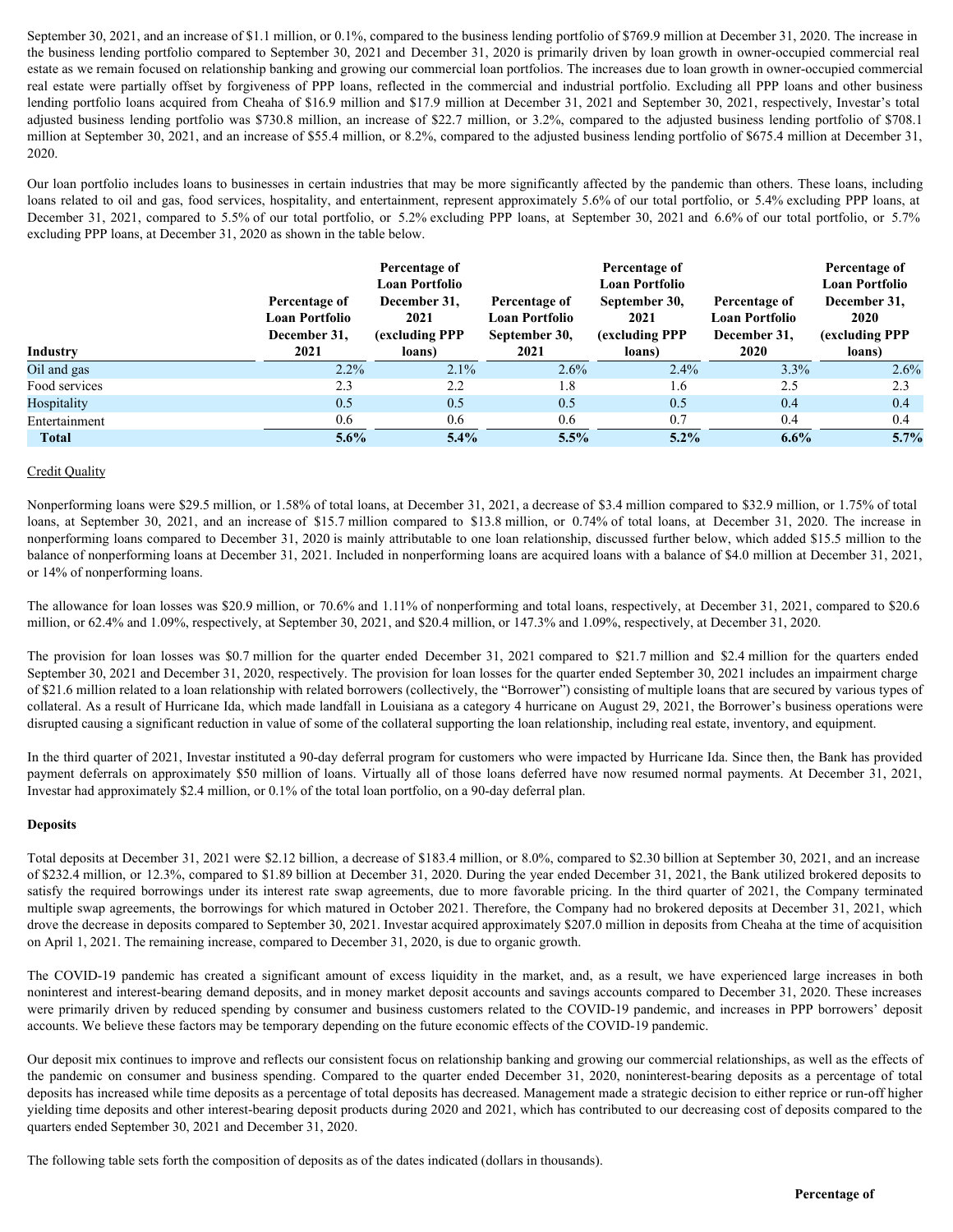|                                                                                                                                                                                                                                                                                                                                                                                                                                                                                                                                                       |                          |             |             | <b>Linked Quarter</b><br>Change |                                  | <b>Year/Year Change</b> |               | <b>Total Deposits</b>    |            |
|-------------------------------------------------------------------------------------------------------------------------------------------------------------------------------------------------------------------------------------------------------------------------------------------------------------------------------------------------------------------------------------------------------------------------------------------------------------------------------------------------------------------------------------------------------|--------------------------|-------------|-------------|---------------------------------|----------------------------------|-------------------------|---------------|--------------------------|------------|
|                                                                                                                                                                                                                                                                                                                                                                                                                                                                                                                                                       | 12/31/2021               | 9/30/2021   | 12/31/2020  | S.                              | $\boldsymbol{\mathrm{0}/_{\!0}}$ | $\mathbb{S}$            | $\frac{0}{0}$ | 12/31/2021               | 12/31/2020 |
| Noninterest-bearing                                                                                                                                                                                                                                                                                                                                                                                                                                                                                                                                   |                          |             |             |                                 |                                  |                         |               |                          |            |
| demand deposits                                                                                                                                                                                                                                                                                                                                                                                                                                                                                                                                       | $$585,465$ \ $$$         | 597,452 \$  | 448,230 \$  | (11,987)                        |                                  | $(2.0)\%$ \$ 137,235    | 30.6%         | 27.6%                    | 23.7%      |
| Interest-bearing demand                                                                                                                                                                                                                                                                                                                                                                                                                                                                                                                               |                          |             |             |                                 |                                  |                         |               |                          |            |
| deposits                                                                                                                                                                                                                                                                                                                                                                                                                                                                                                                                              | 650,868                  | 658,743     | 496,745     | (7, 875)                        | (1.2)                            | 154,123                 | 31.0          | 30.7                     | 26.3       |
| <b>Brokered</b> deposits                                                                                                                                                                                                                                                                                                                                                                                                                                                                                                                              | $\overline{\phantom{a}}$ | 125,016     | 80,017      | (125,016)                       | (100.0)                          | (80,017)                | (100.0)       | $\overline{\phantom{a}}$ | 4.2        |
| Money market deposit                                                                                                                                                                                                                                                                                                                                                                                                                                                                                                                                  |                          |             |             |                                 |                                  |                         |               |                          |            |
| accounts                                                                                                                                                                                                                                                                                                                                                                                                                                                                                                                                              | 255,501                  | 264,846     | 186,307     | (9,345)                         | (3.5)                            | 69,194                  | 37.1          | 12.1                     | 9.9        |
| Savings accounts                                                                                                                                                                                                                                                                                                                                                                                                                                                                                                                                      | 180,837                  | 174,953     | 141,134     | 5,884                           | 3.4                              | 39,703                  | 28.1          | 8.5                      | 7.5        |
| Time deposits                                                                                                                                                                                                                                                                                                                                                                                                                                                                                                                                         | 447,595                  | 482,631     | 535,391     | (35,036)                        | (7.3)                            | (87,796)                | (16.4)        | 21.1                     | 28.4       |
| <b>Total deposits</b>                                                                                                                                                                                                                                                                                                                                                                                                                                                                                                                                 | \$2,120,266              | \$2,303,641 | \$1,887,824 | \$(183,375)                     | $(8.0)\%$                        | 232,442                 | 12.3%         | 100.0%                   | 100.0%     |
| <b>Net Interest Income</b><br>Net interest income for the fourth quarter of 2021 totaled \$21.5 million, a decrease of \$0.1 million, or 0.4%, compared to the third quarter of 2021, and an increase<br>of \$2.3 million, or 12.1%, compared to the fourth quarter of 2020. Included in net interest income for the quarters ended December 31, 2021, September 30, 2021<br>and December 31, 2020 is \$0.2 million, \$0.3 million, and \$0.2 million, respectively, of interest income accretion from the acquisition of loans. Also included in net |                          |             |             |                                 |                                  |                         |               |                          |            |

## **Net Interest Income**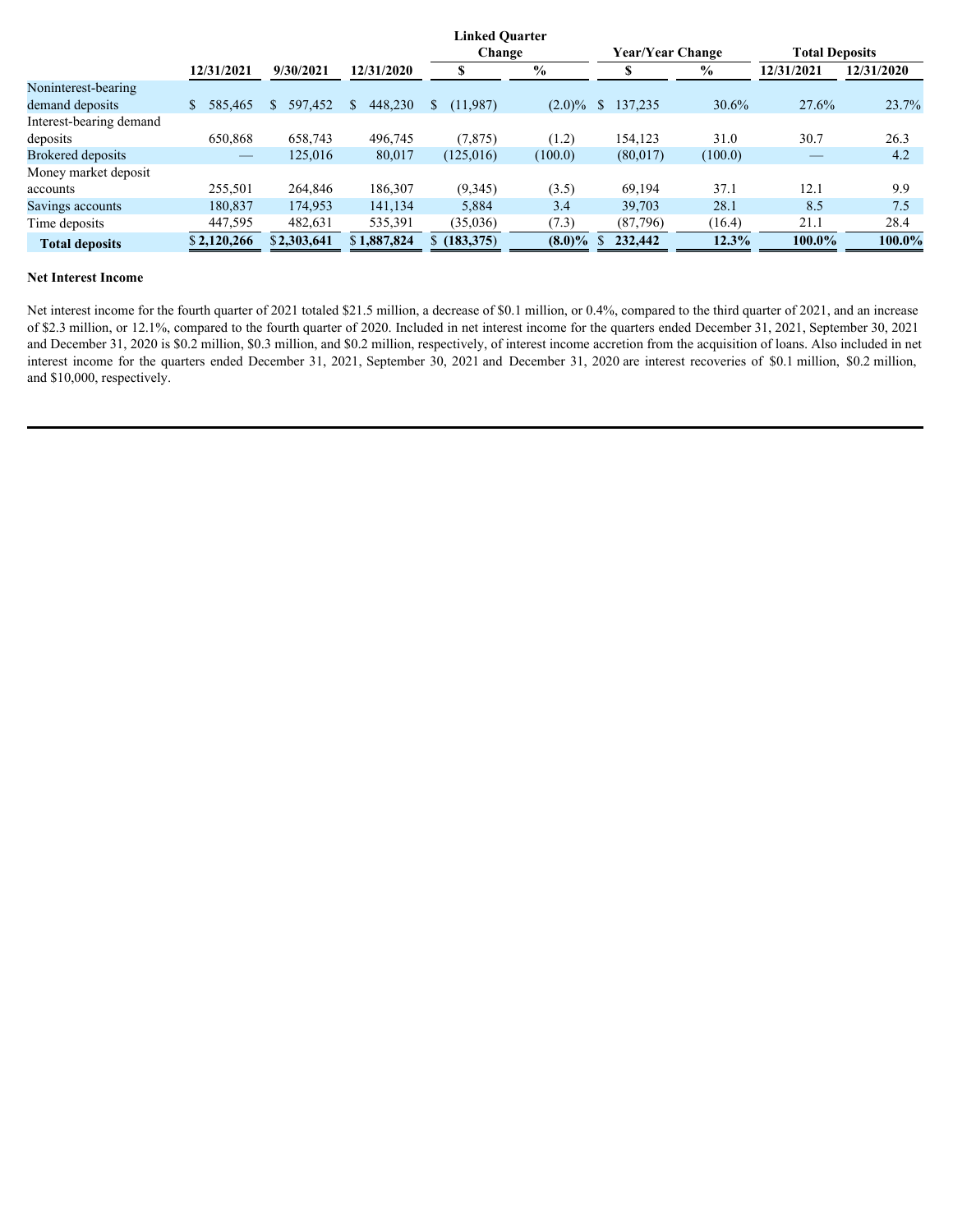Investar's net interest margin was 3.57% for the quarter ended December 31, 2021, compared to 3.44% for the quarter ended September 30, 2021 and 3.55% for the quarter ended December 31, 2020. The increase in net interest margin for the quarter ended December 31, 2021 compared to the quarter ended September 30, 2021 was driven by a decrease in the cost of deposits. The increase in net interest margin for the quarter ended December 31, 2021 compared to December 31, 2020 was also driven by a decrease in the cost of the deposits, which decreased 46 basis points. However, the benefit of our reduced cost of deposits was largely offset by excess liquidity. The average balance of interest-bearing balances with banks for the quarter ended December 31, 2021, as shown on our net interest margin table, increased \$168.6 million compared to the quarter ended December 31, 2020, and resulted in downward pressure of 26 basis points on the net interest margin.

The yield on interest-earning assets was 3.95% for the quarter ended December 31, 2021, compared to 3.91% for the quarter ended September 30, 2021 and 4.26% for the quarter ended December 31, 2020. The increase in the yield on interest-earning assets compared to the quarter ended September 30, 2021 was driven by a 25 basis point increase in the yield on taxable securities, partially offset by an 11 basis point decrease in the yield on our loan portfolio. The decrease in the yield on interest-earning assets compared to the quarter ended December 31, 2020 was driven by excess liquidity, discussed above. In response to the pandemic, during March 2020, the Federal Reserve reduced the federal funds rate 150 basis points to 0 to 0.25 percent, which has affected the yields that we earn on our interestearning assets. In addition, the PPP loans originated have a contractual interest rate of 1% and origination fees based on the loan amount, which impacts the yield on our loan portfolio. Investar's net interest trangin was 3.57% for the quarter ended December 31, 2021, compared to 3.44% for the quarter ended September 30, 2021 and 3.55% for<br>the quarter ended September 30, 2021. The forecast in the interest Investor's net interest margin was 3.57% for the quarter ended December 31, 2021, compared to 3.44% for the quarter ended September 30, 2021 and 3.5% for<br>the quarter ended December 31, 2020. The increase in net interest m

Exclusive of PPP loans, which had an average balance of \$33.2 million and related interest and fee income of \$1.0 million for the quarter ended December 31, for the quarter ended December 31, 2020. Included in PPP interest and fee income for the quarters ended December 31, 2021, September 30, 2021, and December 31, 2020 is \$0.8 million, \$1.0 million, and \$0.4 million, respectively, of accelerated fee income recognized due to the forgiveness or pay-off of PPP loans prior to maturity. Refer to the *Reconciliation of Non-GAAP Financial Measures* table for a reconciliation of GAAP to non-GAAP metrics.

Exclusive of the interest income accretion from the acquisition of loans, interest recoveries, and accelerated fee income recognized due to the forgiveness or payoff of PPP loans, all discussed above, adjusted net interest margin increased to 3.38% for the quarter ended December 31, 2021, compared to 3.21% for the quarter ended September 30, 2021, and decreased compared to 3.45% for the quarter ended December 31, 2020. The adjusted yield on interest-earning assets was 3.76% for the quarter ended December 31, 2021 compared to 3.67% and 4.16% for the quarters ended September 30, 2021 and December 31, 2020, respectively. Refer to the *Reconciliation of Non-GAAP Financial Measures* table for a reconciliation of GAAP to non-GAAP metrics.

The cost of deposits decreased 13 basis points to 0.30% for the quarter ended December 31, 2021 compared to 0.43% for the quarter ended September 30, 2021 and decreased 46 basis points compared to 0.76% for the quarter ended December 31, 2020. The decrease in the cost of deposits compared to the quarters ended September 30, 2021 and December 31, 2020 reflects the decrease in rates paid for all categories of interest-bearing deposits.

The overall costs of funds for the quarter ended December 31, 2021 decreased 11 basis points to 0.52% compared to 0.63% for the quarter ended September 30, 2021 and decreased 43 basis points compared to 0.95% for the quarter ended December 31, 2020. The decrease in the cost of funds for the quarter ended December 31, 2021 compared to the quarters ended September 30, 2021 and December 31, 2020 resulted from both lower cost of deposits and lower average balances of short-term borrowings, the costs of which are driven by the Federal Reserve's federal funds rates.

#### **Noninterest Income**

Noninterest income for the fourth quarter of 2021 totaled \$1.7 million, a decrease of \$2.2 million, or 57.1%, compared to the third quarter of 2021 and a decrease of \$2.0 million, or 54.3%, compared to the fourth quarter of 2020. The decrease in noninterest income compared to the quarter ended September 30, 2021 was driven by a \$1.8 million decrease in swap termination fees and the \$0.4 million loss on sale or disposition of fixed assets. Swap termination fees were recorded when we voluntarily terminated a number of our interest rate swap agreements at the end of September 2021. The loss on sale or disposition of fixed assets was recorded when Investar reclassified two branch locations that were closed in 2021, totaling \$1.9 million, as other real estate owned. The decrease in noninterest income compared to the quarter ended December 31, 2020 is mainly attributable to a \$1.2 million decrease in other operating income and a \$0.9 million difference 2021 or paper as a securite busine of 838 finiths medicinal winds mere and its income of \$1.1 million for the quarte redd Decrease 18, 2021 and an<br>equaty collection of Sin Fig. 85 finiths medicinal contents and place the \$1.1 million decrease in derivative fee income. relativy Refer is the Recommend Mon-OLMP Primerial Massions table for ancometation of GAAP in encid AAP restricted that the street is a proposition of the distribution of the street is considered and the street is conside er of PPP hand, alternet at the singular letteration and in Notice in the singular particles can be a specific to the singular particles of the forest in 1201, compared in 1201, and the counter on the forest to the counter emist Squared Women in the decrease and the committee in sales (2001). The decrease in the methods in sales and the particular and Decrease in Society and the sales and the sales and the sales and the sales and the sales a

#### **Noninterest Expense**

to the quarter ended September 30, 2021 was driven by a \$2.6 million decrease in salaries and employee benefits expense and a \$0.4 million decrease in acquisition recognized as a credit to payroll taxes in the quarter ended December 31, 2021. Also included in noninterest expense for the quarter ended December 31, 2021 is \$0.1 million of professional fees incurred in connection with the ERC.

The decrease in noninterest expense for the quarter ended December 31, 2021 compared to the quarter ended December 31, 2020 is primarily a result of a \$1.5 million decrease in salaries and employee benefits, driven by the \$1.9 million ERC discussed above, partially offset by a \$0.4 million increase in other operating expenses, also discussed above.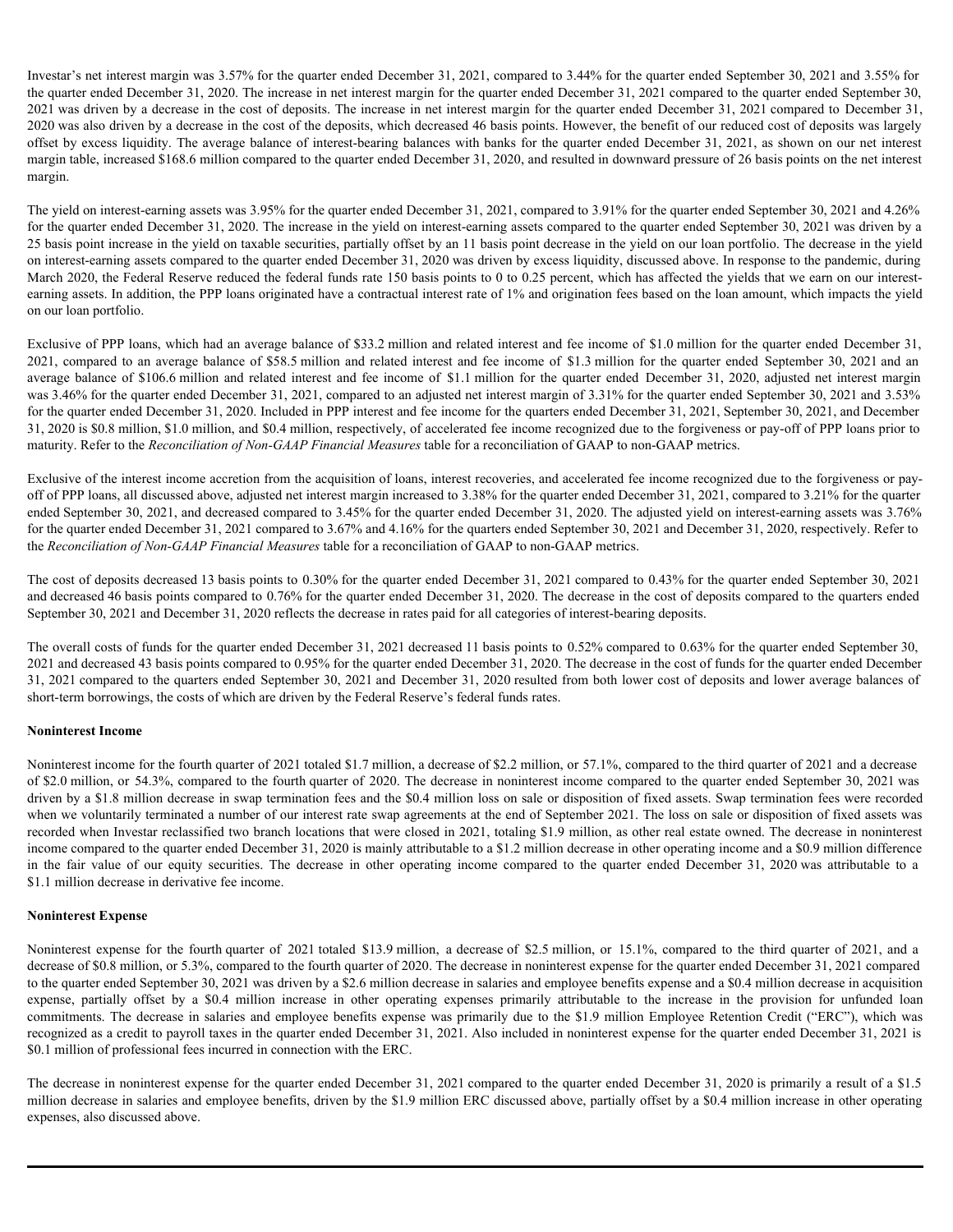#### **Taxes**

Investar recorded income tax expense of \$1.6 million for the quarter ended December 31, 2021, which equates to an effective tax rate of 19.1%, a decrease from the effective tax rates of 21.0% for the quarter ended September 30, 2021 and 20.9% for the quarter ended December 31, 2020.

# **Basic and Diluted Earnings Per Common Share**

Investar reported basic and diluted earnings per common share of \$0.67 for the quarter ended December 31, 2021, compared to basic and diluted loss per common share of \$0.95 for the quarter ended September 30, 2021, and basic and diluted earnings per common share of \$0.42 for the quarter ended December 31, 2020.

#### **About Investar Holding Corporation**

Investar, headquartered in Baton Rouge, Louisiana, provides full banking services, excluding trust services, through its wholly-owned banking subsidiary, Investar Bank, National Association. The Bank currently operates 33 branch locations serving Louisiana, Texas, and Alabama. At December 31, 2021, the Bank had 343 full-time equivalent employees and total assets of \$2.5 billion.

#### **Non-GAAP Financial Measures**

Thus<br>threstar recorded income nat express of \$1.6 million for the quarter ended December 31, 2021, which equates to an effective tax rate of 19.1%, a decrease from<br>the effective tax rates of 21.6% for the quarter ended Sep States of America, or GAAP. These measures and ratios include "tangible common equity," "tangible assets," "tangible equity to tangible assets," "tangible book value per common share," "core noninterest income," "core earnings before noninterest expense," "core noninterest expense," "core (loss) earnings before income tax expense," "core income tax (benefit) expense," "core (loss) earnings," "core efficiency ratio," "core return on average assets," "core return on average equity," "core basic (loss) earnings per share," and "core (loss) diluted earnings per share." We also present certain average loan, yield, net interest income and net interest margin data adjusted to show the effects of excluding PPP loans, interest income accretion from the acquisition of loans, and interest recoveries. Management believes these non-GAAP financial measures provide information useful to investors in understanding Investar's financial results, and Investar believes that its presentation, together with the accompanying reconciliations, provide a more complete understanding of factors and trends affecting Investar's business and allow investors to view performance in a manner similar to management, the entire financial services sector, bank stock analysts and bank regulators. These non-GAAP Trives<br>Investar coorded income tax exposure of \$1.8 million for the quanter onted December 31, 2021, which symmetric an and Review is active in the formula particle income of the formula particle and the media of the subst financial statements in their entirety and not to rely on any single financial measure. Because non-GAAP financial measures are not standardized, it may not be possible to compare these financial measures with other companies' non-GAAP financial measures having the same or similar names. A reconciliation of the non-GAAP financial measures disclosed in this press release to the comparable GAAP financial measures is included at the end of the financial statement tables.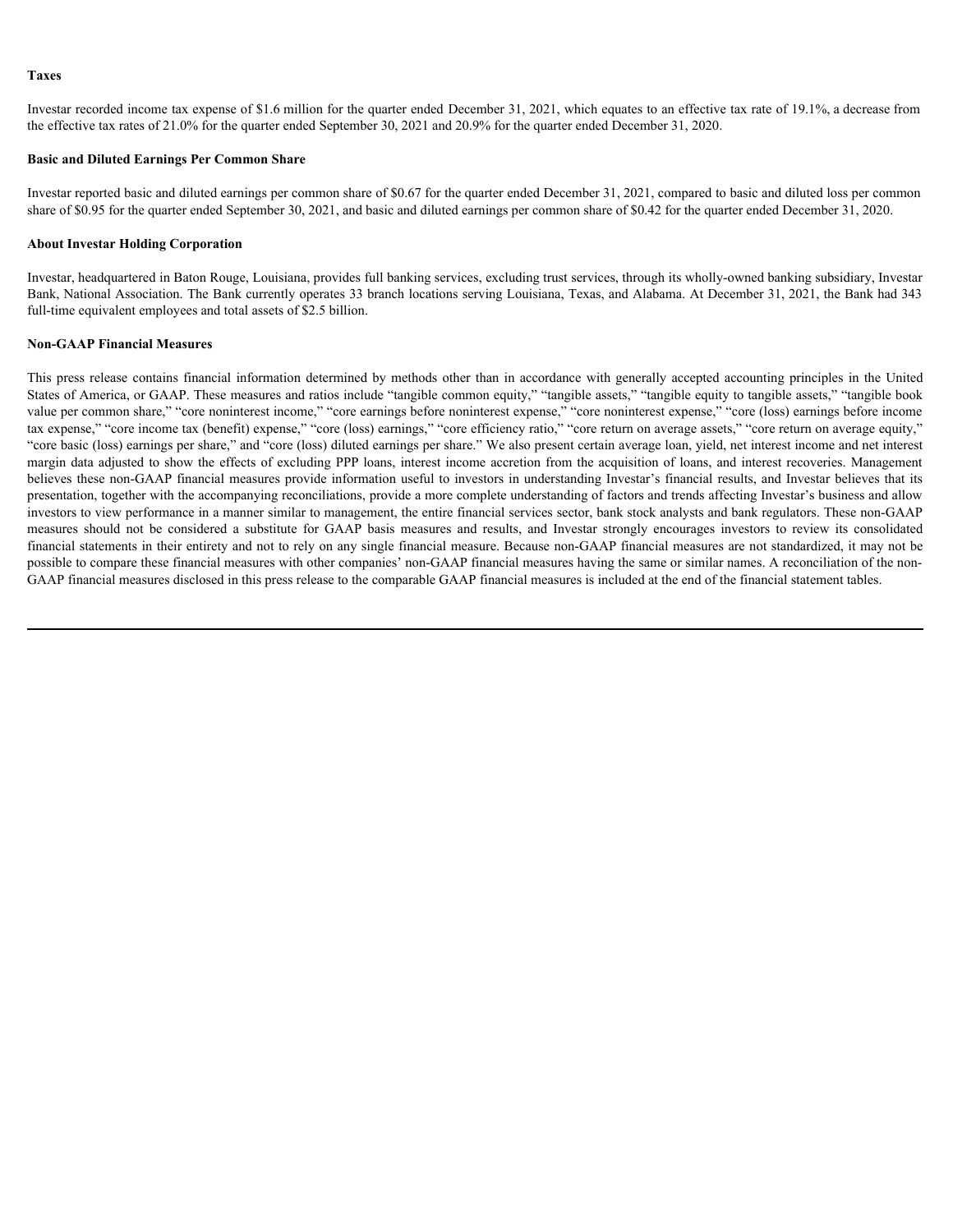#### **Forward-Looking and Cautionary Statements**

This press release contains forward-looking statements within the meaning of the Private Securities Litigation Reform Act of 1995 that reflect Investar's current views with respect to, among other things, future events and financial performance. Investar generally identifies forward-looking statements by terminology such as "outlook," "believes," "expects," "potential," "continues, **Forward-Looking and Cautionary Statements**<br>
This press release contains forward-looking statements within the meaning of the Private Securities Litigation Reform Act of 1995 that reflect Investar's current<br>
The private wi "estimates," "anticipates," or the negative version of those words or other comparable words. In addition, any of the following matters related to the pandemic may impact our financial results in future periods, and such impacts may be material depending on the length and severity of the pandemic and government and societal responses to it:

- borrowers may default on loans and economic conditions could deteriorate requiring further increases to the allowance for loan losses;
- demand for our loans and other banking services, and related income and fees, may be reduced; and
- the value of collateral securing our loans may deteriorate.

Any forward-looking statements contained in this press release are based on the historical performance of Investar and its subsidiaries or on Investar's current plans, estimates and expectations. The inclusion of this forward-looking information should not be regarded as a representation by Investar that the future plans, estimates or expectations by Investar will be achieved. Such forward-looking statements are subject to various risks and uncertainties and assumptions relating to Investar's operations, financial results, financial condition, business prospects, growth strategy and liquidity. If one or more of these or other risks or uncertainties materialize, or if Investar's underlying assumptions prove to be incorrect, Investar's actual results may vary materially from those indicated in these statements. Investar does not undertake any obligation to publicly update or revise any forward-looking statement, whether as a result of new information, future developments or otherwise. A number of important factors could cause actual results to differ materially from those indicated by the forward-looking statements. These factors include, but are not limited to, the following, any one or more of which could materially affect the outcome of future events: our our to the complete to the complete the state of the distribution of the state of the state of the state of the state of the state of the state of the state of the state of the state of the state of the state of the

- the ongoing impacts of the COVID-19 pandemic on economic conditions in general and on the Bank's markets in particular, and on the Bank's operations and financial results, including but not limited to potential continued higher inflation, and supply and labor constraints;
- ongoing disruptions in the oil and gas industry due to fluctuations in the price of oil;
- business and economic conditions generally and in the financial services industry in particular, whether nationally, regionally or in the markets in which we operate;
- increased cyber and payment fraud risk, as cybercriminals attempt to profit from the disruption, given increased online and remote activity;
- our ability to achieve organic loan and deposit growth, and the composition of that growth;
- definitive agreements are entered into, and successfully integrate acquired operations;
- changes (or the lack of changes) in interest rates, yield curves and interest rate spread relationships that affect our loan and deposit pricing, including potential continued increases in interest rates during 2022;
- cessation of the one-week and two-month U.S. dollar settings of LIBOR as of December 31, 2021 and announced cessation of the remaining U.S. dollar LIBOR settings after June 30, 2023, and the related effect on our LIBOR-based financial products and contracts, including, but not limited to, hedging products, debt obligations, investments and loans;
- the extent of continuing client demand for the high level of personalized service that is a key element of our banking approach as well as our ability to execute our strategy generally;
- our dependence on our management team, and our ability to attract and retain qualified personnel;
- changes in the quality or composition of our loan or investment portfolios, including adverse developments in borrower industries or in the repayment ability of individual borrowers;
- inaccuracy of the assumptions and estimates we make in establishing reserves for probable loan losses and other estimates;
- the concentration of our business within our geographic areas of operation in Louisiana, Texas and Alabama; and
- concentration of credit exposure.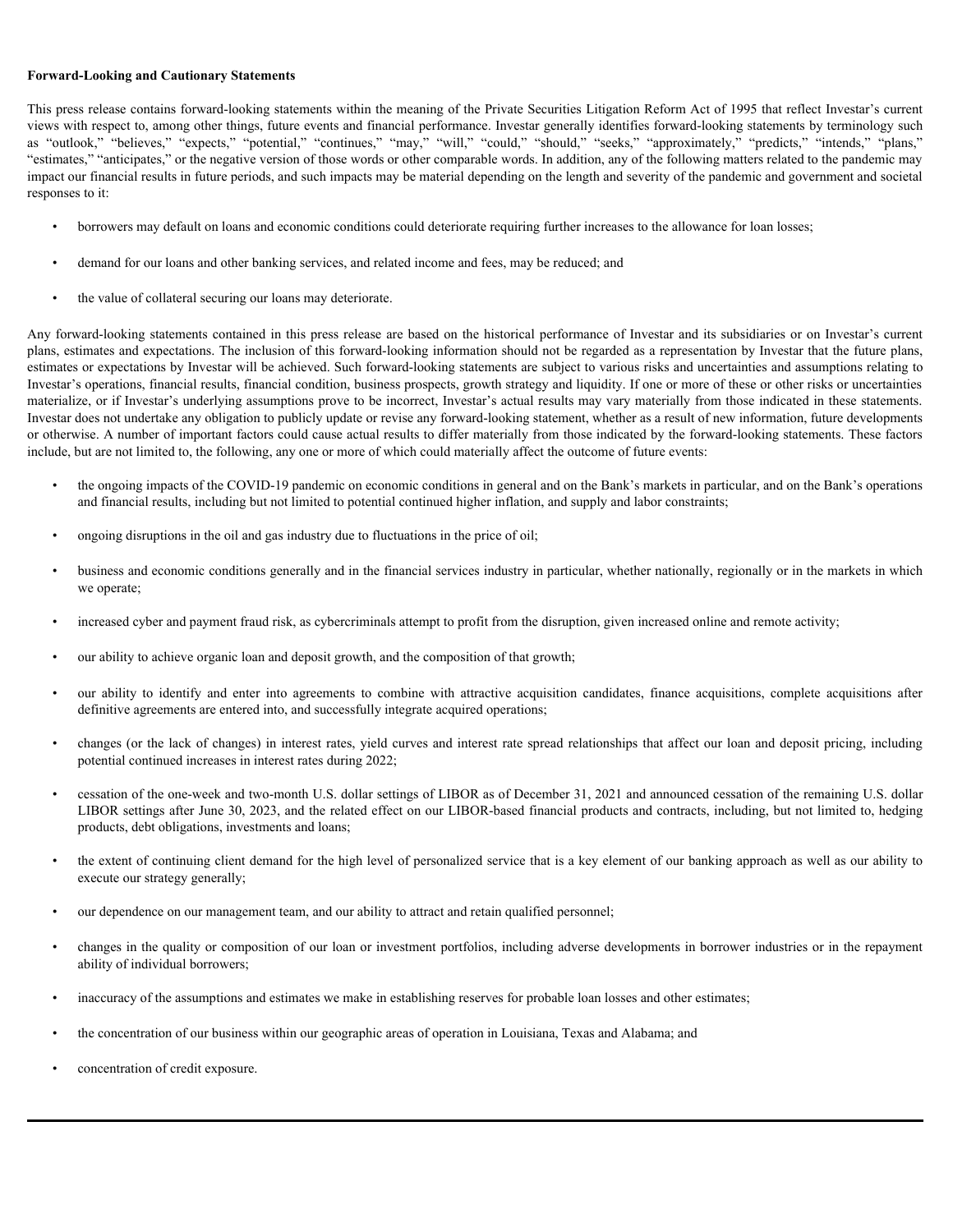These factors should not be construed as exhaustive. Additional information on these and other risk factors can be found in Item 1A. "Risk Factors" and in the "Special Note Regarding Forward-Looking Statements" in Item 7. "Management's Discussion and Analysis of Financial Condition and Results of Operations" in Investar's Annual Report on Form 10-K for the year ended December 31, 2020 filed with the Securities and Exchange Commission (the "SEC").

For further information contact:

Investar Holding Corporation Chris Hufft Chief Financial Officer (225) 227-2215 Chris.Hufft@investarbank.com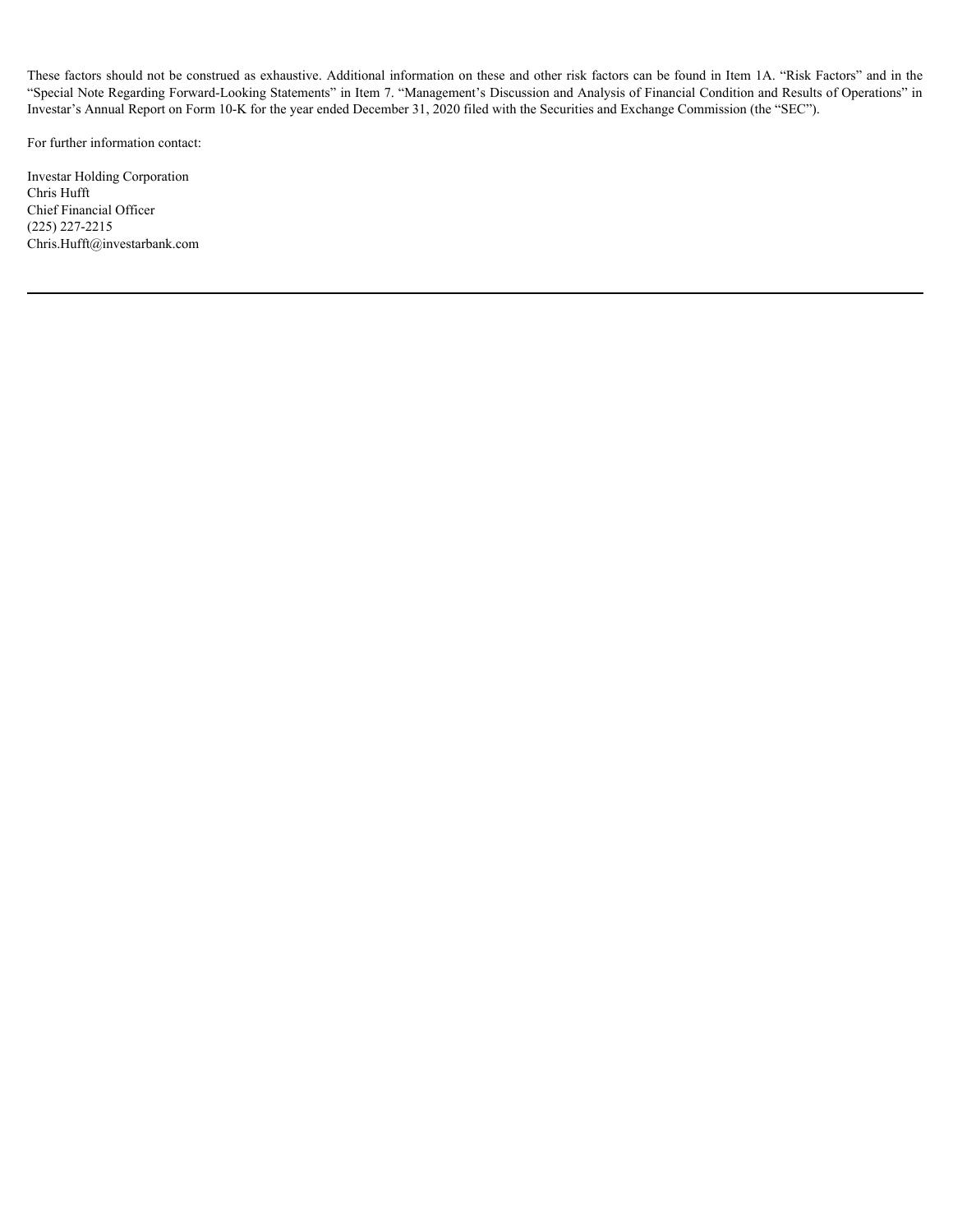# **INVESTAR HOLDING CORPORATION SUMMARY FINANCIAL INFORMATION (Amounts in thousands, except share data) (Unaudited)**

|                                                      |                           |               |              |              | As of and for the three months ended |           |           |
|------------------------------------------------------|---------------------------|---------------|--------------|--------------|--------------------------------------|-----------|-----------|
|                                                      |                           |               |              |              |                                      | Linked    |           |
|                                                      | 12/31/2021                |               | 9/30/2021    |              | 12/31/2020                           | Quarter   | Year/Year |
| <b>EARNINGS DATA</b>                                 |                           |               |              |              |                                      |           |           |
| Total interest income                                | 23,753<br>\$.             | <sup>\$</sup> | 24,473       | <sup>S</sup> | 22,977                               | $(2.9)\%$ | 3.4%      |
| Total interest expense                               | 2,286                     |               | 2,925        |              | 3,823                                | (21.8)    | (40.2)    |
| Net interest income                                  | 21,467                    |               | 21,548       |              | 19,154                               | (0.4)     | 12.1      |
| Provision for loan losses                            | 658                       |               | 21,713       |              | 2,400                                | (97.0)    | (72.6)    |
| Total noninterest income                             | 1,681                     |               | 3,914        |              | 3,675                                | (57.1)    | (54.3)    |
| Total noninterest expense                            | 13,912                    |               | 16,381       |              | 14,693                               | (15.1)    | (5.3)     |
| Income (loss) before income taxes                    | 8,578                     |               | (12, 632)    |              | 5,736                                | 167.9     | 49.5      |
| Income tax expense (benefit)                         | 1,642                     |               | (2,648)      |              | 1,196                                | 162.0     | 37.3      |
| Net income (loss)                                    | 6,936<br>\$.              | <sup>S</sup>  | $(9,984)$ \$ |              | 4,540                                | 169.5     | 52.8      |
|                                                      |                           |               |              |              |                                      |           |           |
| <b>AVERAGE BALANCE SHEET DATA</b>                    |                           |               |              |              |                                      |           |           |
| <b>Total</b> assets                                  | 2,595,211<br>$\mathbb{S}$ | <sup>\$</sup> | 2,686,712    | <sup>S</sup> | 2,314,997                            | $(3.4)\%$ | 12.1%     |
| Total interest-earning assets                        | 2,385,896                 |               | 2,482,070    |              | 2,147,086                            | (3.9)     | 11.1      |
| Total loans                                          | 1,885,979                 |               | 1,923,960    |              | 1,838,426                            | (2.0)     | 2.6       |
| Total interest-bearing deposits                      | 1,597,556                 |               | 1,691,318    |              | 1,442,711                            | (5.5)     | 10.7      |
| Total interest-bearing liabilities                   | 1,734,170                 |               | 1,830,240    |              | 1,594,127                            | (5.2)     | $8.8\,$   |
| Total deposits                                       | 2,200,718                 |               | 2,272,715    |              | 1,900,974                            | (3.2)     | 15.8      |
| Total stockholders' equity                           | 241,465                   |               | 254,616      |              | 242,562                              | (5.2)     | (0.5)     |
|                                                      |                           |               |              |              |                                      |           |           |
| <b>PER SHARE DATA</b>                                |                           |               |              |              |                                      |           |           |
| Earnings:                                            |                           |               |              |              |                                      |           |           |
| Basic earnings (loss) per common share               | 0.67<br>$\mathbb{S}$      | <sup>S</sup>  | $(0.95)$ \$  |              | 0.42                                 | 170.5%    | 59.5%     |
| Diluted earnings (loss) per common share             | 0.67                      |               | (0.95)       |              | 0.42                                 | 170.5     | 59.5      |
| Core Earnings(1):                                    |                           |               |              |              |                                      |           |           |
| Core basic earnings (loss) per common share(1)       | 0.56                      |               | (1.06)       |              | 0.39                                 | 152.8     | 43.6      |
| Core diluted earnings (loss) per common share $(1)$  | 0.56                      |               | (1.06)       |              | 0.39                                 | 152.8     | 43.6      |
| Book value per common share                          | 23.45                     |               | 22.85        |              | 22.93                                | 2.6       | 2.3       |
| Tangible book value per common share(1)              | 19.20                     |               | 18.57        |              | 19.89                                | 3.4       | (3.5)     |
| Common shares outstanding                            | 10,343,494                |               | 10,343,416   |              | 10,608,869                           | 0.0       | (2.5)     |
| Weighted average common shares outstanding - basic   | 10,343,467                |               | 10,398,787   |              | 10,621,763                           | (0.5)     | (2.6)     |
| Weighted average common shares outstanding - diluted | 10,413,713                |               | 10,398,787   |              | 10,642,908                           | 0.1       | (2.2)     |
|                                                      |                           |               |              |              |                                      |           |           |
| PERFORMANCE RATIOS                                   |                           |               |              |              |                                      |           |           |
| Return on average assets                             | 1.06%                     |               | $(1.47)\%$   |              | 0.78%                                | 172.1%    | 35.9%     |
| Core return on average assets $(1)$                  | 0.89                      |               | (1.63)       |              | 0.71                                 | 154.6     | 25.4      |
| Return on average equity                             | 11.40                     |               | (15.56)      |              | 7.45                                 | 173.3     | 53.0      |
| Core return on average equity $(1)$                  | 9.59                      |               | (17.20)      |              | 6.80                                 | 155.8     | 41.0      |
| Net interest margin                                  | 3.57                      |               | 3.44         |              | 3.55                                 | 3.8       | $0.6\,$   |
| Net interest income to average assets                | 3.28                      |               | 3.18         |              | 3.29                                 | 3.1       | (0.3)     |
| Noninterest expense to average assets                | 2.13                      |               | 2.42         |              | 2.52                                 | (12.0)    | (15.5)    |
| Efficiency ratio(2)                                  | 60.10                     |               | 64.33        |              | 64.36                                | (6.6)     | (6.6)     |
| Core efficiency ratio $(1)$                          | 66.54                     |               | 67.17        |              | 65.29                                | (0.9)     | 1.9       |
| Dividend payout ratio                                | 11.94                     |               | (8.42)       |              | 15.48                                | 241.8     | (22.9)    |
| Net charge-offs to average loans                     | 0.02                      |               | 1.12         |              | 0.06                                 | (98.2)    | (66.7)    |
|                                                      |                           |               |              |              |                                      |           |           |

(1) Non-GAAP financial measure. See reconciliation.

(2) Efficiency ratio represents noninterest expenses divided by the sum of net interest income (before provision for loan losses) and noninterest income.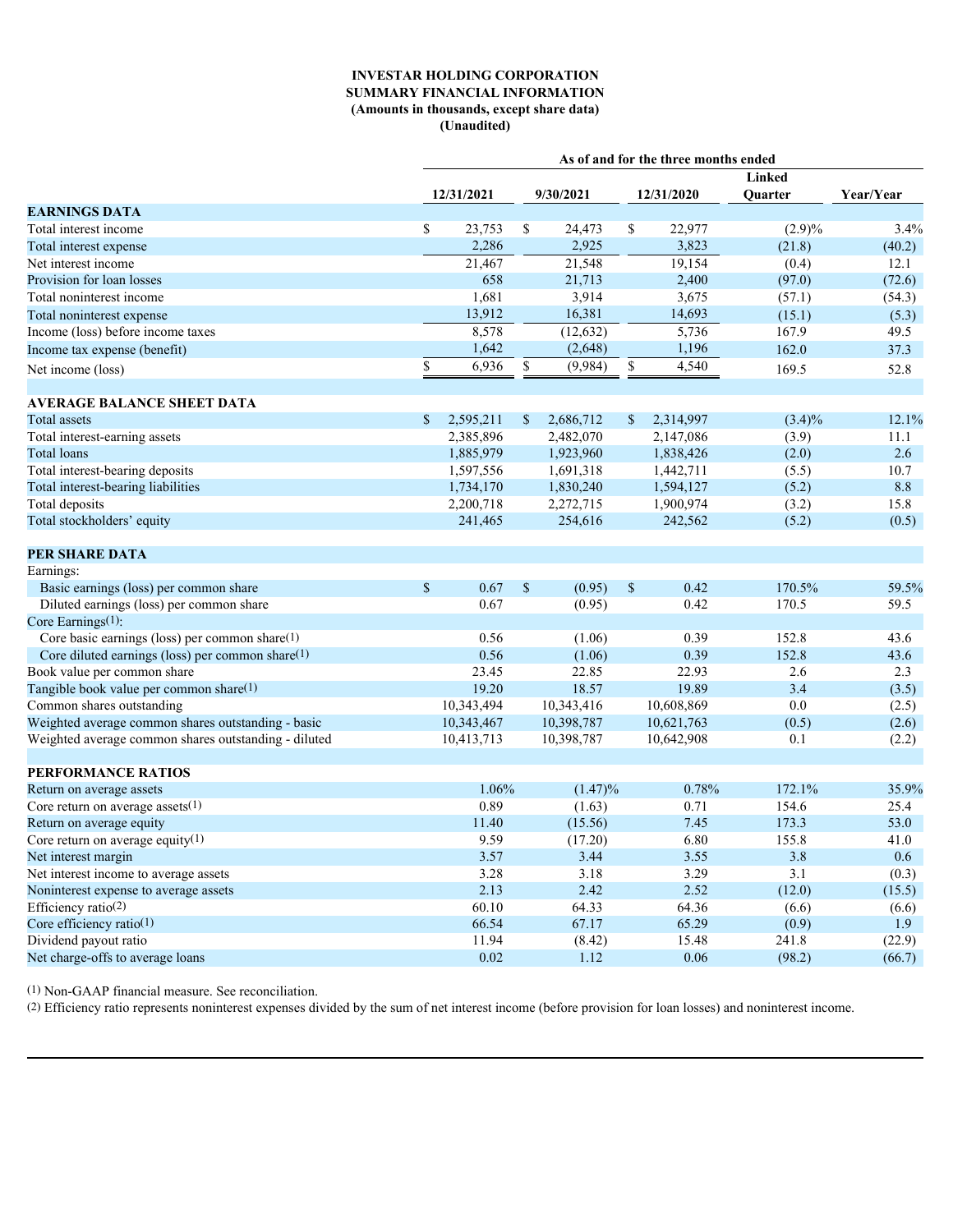# **INVESTAR HOLDING CORPORATION SUMMARY FINANCIAL INFORMATION (Amounts in thousands, except share data) (Unaudited)**

|            |           |            | Linked   |                                      |  |
|------------|-----------|------------|----------|--------------------------------------|--|
| 12/31/2021 | 9/30/2021 | 12/31/2020 | Quarter  | Year/Year                            |  |
|            |           |            |          |                                      |  |
| 1.28%      | 1.25%     | 0.62%      | $2.4\%$  | 106.5%                               |  |
| 1.58       | 1.75      | 0.74       | (9.7)    | 113.5                                |  |
| 1.11       | 1.09      | 1.09       | 1.8      | 1.8                                  |  |
| 70.59      | 62.44     | 147.27     | 13.1     | (52.1)                               |  |
|            |           |            |          |                                      |  |
|            |           |            |          |                                      |  |
|            |           |            |          |                                      |  |
| 9.65%      | 8.77%     | 10.48%     | $10.0\%$ | (7.9)%                               |  |
| 8.04       | 7.24      | 9.22       | 11.0     | (12.8)                               |  |
| 8.12       | 7.60      | 9.49       | 6.8      | (14.4)                               |  |
| 9.45       | 9.25      | 11.02      | 2.2      | (14.2)                               |  |
| 9.90       | 9.71      | 11.36      | 2.0      | (12.9)                               |  |
| 12.99      | 12.82     | 14.71      | 1.3      | (11.7)                               |  |
|            |           |            |          |                                      |  |
| 9.60       | 8.99      | 10.47      | 6.8      | (8.3)                                |  |
| 11.72      | 11.50     | 12.53      | 1.9      | (6.5)                                |  |
| 11.72      | 11.50     | 12.53      | 1.9      | (6.5)                                |  |
| 12.75      | 12.53     | 13.62      | 1.8      | (6.4)                                |  |
|            |           |            |          | As of and for the three months ended |  |

(1) Non-GAAP financial measure. See reconciliation.

(2) Estimated for December 31, 2021.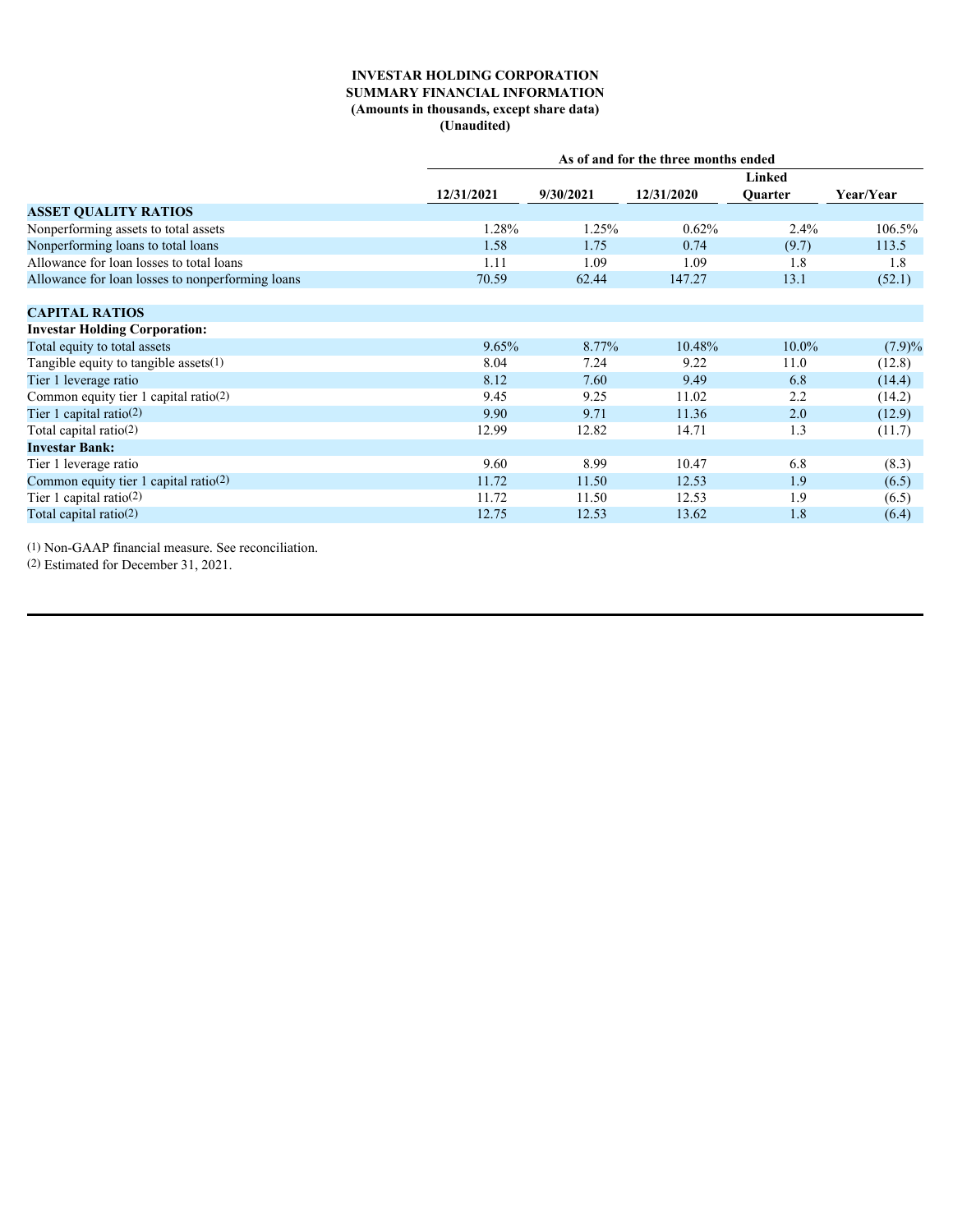# **INVESTAR HOLDING CORPORATION CONSOLIDATED BALANCE SHEETS (Amounts in thousands, except share data) (Unaudited)**

|                                                                                         |           |                                                                                                                                                                                                                             |                            |                                                                                                                                                                                                                            | December 31, 2020       |
|-----------------------------------------------------------------------------------------|-----------|-----------------------------------------------------------------------------------------------------------------------------------------------------------------------------------------------------------------------------|----------------------------|----------------------------------------------------------------------------------------------------------------------------------------------------------------------------------------------------------------------------|-------------------------|
|                                                                                         |           |                                                                                                                                                                                                                             |                            |                                                                                                                                                                                                                            |                         |
| <sup>S</sup>                                                                            | 38,601    |                                                                                                                                                                                                                             |                            |                                                                                                                                                                                                                            | 25,672                  |
|                                                                                         | 57,940    |                                                                                                                                                                                                                             | 304,587                    |                                                                                                                                                                                                                            | 9,696                   |
|                                                                                         |           |                                                                                                                                                                                                                             |                            |                                                                                                                                                                                                                            |                         |
|                                                                                         | 97,041    |                                                                                                                                                                                                                             | 350,491                    |                                                                                                                                                                                                                            | 35,368                  |
|                                                                                         |           |                                                                                                                                                                                                                             |                            |                                                                                                                                                                                                                            |                         |
|                                                                                         |           |                                                                                                                                                                                                                             |                            |                                                                                                                                                                                                                            |                         |
|                                                                                         |           |                                                                                                                                                                                                                             |                            |                                                                                                                                                                                                                            | 268,410                 |
|                                                                                         |           |                                                                                                                                                                                                                             |                            |                                                                                                                                                                                                                            |                         |
|                                                                                         |           |                                                                                                                                                                                                                             |                            |                                                                                                                                                                                                                            | 12,434                  |
|                                                                                         |           |                                                                                                                                                                                                                             |                            |                                                                                                                                                                                                                            |                         |
|                                                                                         |           |                                                                                                                                                                                                                             |                            |                                                                                                                                                                                                                            | 1,839,955               |
|                                                                                         |           |                                                                                                                                                                                                                             |                            |                                                                                                                                                                                                                            | 16,599                  |
| Bank premises and equipment, net of accumulated depreciation of \$19,149, \$18,579, and |           |                                                                                                                                                                                                                             |                            |                                                                                                                                                                                                                            |                         |
|                                                                                         |           |                                                                                                                                                                                                                             |                            |                                                                                                                                                                                                                            | 56,303                  |
|                                                                                         |           |                                                                                                                                                                                                                             |                            |                                                                                                                                                                                                                            | 663                     |
|                                                                                         | 11,355    |                                                                                                                                                                                                                             | 11,732                     |                                                                                                                                                                                                                            | 12,969                  |
|                                                                                         | 2,239     |                                                                                                                                                                                                                             | 1,493                      |                                                                                                                                                                                                                            | 1,360                   |
|                                                                                         | 44,036    |                                                                                                                                                                                                                             | 44,283                     |                                                                                                                                                                                                                            | 32,232                  |
|                                                                                         | 51,074    |                                                                                                                                                                                                                             | 50,767                     |                                                                                                                                                                                                                            | 38,908                  |
|                                                                                         |           |                                                                                                                                                                                                                             |                            |                                                                                                                                                                                                                            | 5,980                   |
|                                                                                         | 2,513,203 | <sup>\$</sup>                                                                                                                                                                                                               | 2,696,048                  |                                                                                                                                                                                                                            | 2,321,181               |
|                                                                                         |           |                                                                                                                                                                                                                             |                            |                                                                                                                                                                                                                            |                         |
|                                                                                         |           |                                                                                                                                                                                                                             |                            |                                                                                                                                                                                                                            |                         |
|                                                                                         |           |                                                                                                                                                                                                                             |                            |                                                                                                                                                                                                                            |                         |
| $\mathbb{S}$                                                                            |           |                                                                                                                                                                                                                             |                            |                                                                                                                                                                                                                            | 448,230                 |
|                                                                                         | 1,534,801 |                                                                                                                                                                                                                             | 1,706,189                  |                                                                                                                                                                                                                            | 1,439,594               |
|                                                                                         | 2,120,266 |                                                                                                                                                                                                                             | 2,303,641                  |                                                                                                                                                                                                                            | 1,887,824               |
|                                                                                         | 78,500    |                                                                                                                                                                                                                             | 78,500                     |                                                                                                                                                                                                                            | 120,500                 |
|                                                                                         |           |                                                                                                                                                                                                                             |                            |                                                                                                                                                                                                                            | 5,653                   |
|                                                                                         |           |                                                                                                                                                                                                                             |                            |                                                                                                                                                                                                                            | 42,897                  |
|                                                                                         |           |                                                                                                                                                                                                                             |                            |                                                                                                                                                                                                                            | 5,949                   |
|                                                                                         |           |                                                                                                                                                                                                                             |                            |                                                                                                                                                                                                                            | 15,074                  |
|                                                                                         |           |                                                                                                                                                                                                                             |                            |                                                                                                                                                                                                                            | 2,077,897               |
|                                                                                         |           |                                                                                                                                                                                                                             |                            |                                                                                                                                                                                                                            |                         |
|                                                                                         |           |                                                                                                                                                                                                                             |                            |                                                                                                                                                                                                                            |                         |
|                                                                                         |           |                                                                                                                                                                                                                             |                            |                                                                                                                                                                                                                            |                         |
|                                                                                         |           |                                                                                                                                                                                                                             |                            |                                                                                                                                                                                                                            |                         |
|                                                                                         |           |                                                                                                                                                                                                                             |                            |                                                                                                                                                                                                                            | 10,609                  |
|                                                                                         |           |                                                                                                                                                                                                                             |                            |                                                                                                                                                                                                                            | 159,485                 |
|                                                                                         |           |                                                                                                                                                                                                                             |                            |                                                                                                                                                                                                                            | 71,385                  |
|                                                                                         |           |                                                                                                                                                                                                                             |                            |                                                                                                                                                                                                                            | 1,805                   |
|                                                                                         |           |                                                                                                                                                                                                                             |                            |                                                                                                                                                                                                                            | 243,284                 |
|                                                                                         |           |                                                                                                                                                                                                                             |                            |                                                                                                                                                                                                                            | 2,321,181               |
|                                                                                         |           |                                                                                                                                                                                                                             |                            |                                                                                                                                                                                                                            |                         |
|                                                                                         |           | December 31, 2021<br>500<br>355,509<br>10,255<br>620<br>1,851,153<br>16,803<br>58,080<br>2,653<br>12,385<br>5,783<br>42,989<br>8,384<br>14,683<br>2,270,605<br>10,343<br>154,932<br>76,160<br>1,163<br>242,598<br>2,513,203 | $\mathbf{s}$<br>585,465 \$ | September 30, 2021<br>500<br>274,387<br>11,407<br>300<br>1,860,091<br>16,783<br>61,619<br>635<br>12,060<br>6,580<br>42,966<br>8,352<br>19,685<br>2,459,724<br>10,344<br>154,527<br>70,054<br>1,399<br>236,324<br>2,696,048 | 45,404 \$<br>597,452 \$ |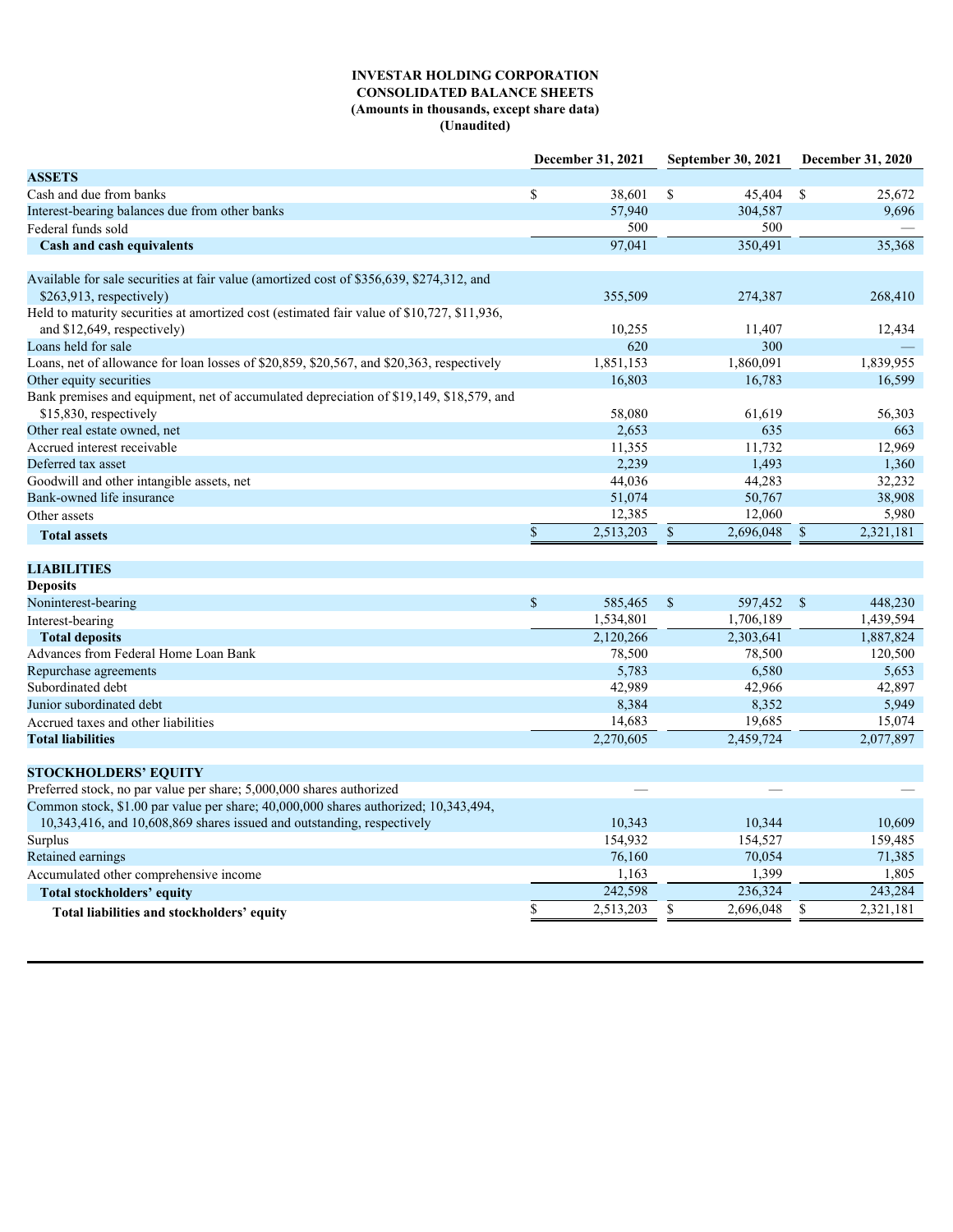# **INVESTAR HOLDING CORPORATION CONSOLIDATED STATEMENTS OF INCOME (LOSS) (Amounts in thousands, except share data) (Unaudited)**

|                                                     | For the three months ended  |                                 |                                  | For the twelve months ended |                          |  |  |  |
|-----------------------------------------------------|-----------------------------|---------------------------------|----------------------------------|-----------------------------|--------------------------|--|--|--|
|                                                     | December 31,<br>2021        | September 30,<br>2021           | December 31,<br>2020             | December 31,<br>2021        | December 31,<br>2020     |  |  |  |
| <b>INTEREST INCOME</b>                              |                             |                                 |                                  |                             |                          |  |  |  |
| Interest and fees on loans                          | $22,248$ \$<br><sup>S</sup> | 23,220 \$                       | 21,712 \$                        | 90,230 \$                   | 87,365                   |  |  |  |
| Interest on investment securities                   | 1,291                       | 1,021                           | 1,107                            | 4,500                       | 5,613                    |  |  |  |
| Other interest income                               | 214                         | 232                             | 158                              | 812                         | 816                      |  |  |  |
| Total interest income                               | 23,753                      | 24,473                          | 22,977                           | 95,542                      | 93,794                   |  |  |  |
|                                                     |                             |                                 |                                  |                             |                          |  |  |  |
| <b>INTEREST EXPENSE</b>                             |                             |                                 |                                  |                             |                          |  |  |  |
| Interest on deposits                                | 1,217                       | 1,854                           | 2,750                            | 7,487                       | 15,376                   |  |  |  |
| Interest on borrowings                              | 1,069                       | 1,071                           | 1,073                            | 4,241                       | 4,884                    |  |  |  |
| Total interest expense                              | 2,286                       | 2,925                           | 3,823                            | 11,728                      | 20,260                   |  |  |  |
| Net interest income                                 | 21,467                      | 21,548                          | 19,154                           | 83,814                      | 73,534                   |  |  |  |
|                                                     |                             |                                 |                                  |                             |                          |  |  |  |
| Provision for loan losses                           | 658                         | 21,713                          | 2,400                            | 22,885                      | 11,160                   |  |  |  |
| Net interest income (loss) after provision for loan |                             |                                 |                                  |                             |                          |  |  |  |
| losses                                              | 20,809                      | (165)                           | 16,754                           | 60,929                      | 62,374                   |  |  |  |
|                                                     |                             |                                 |                                  |                             |                          |  |  |  |
| <b>NONINTEREST INCOME</b>                           |                             |                                 |                                  |                             |                          |  |  |  |
| Service charges on deposit accounts                 | 674                         | 650                             | 500                              | 2,422                       | 1,917                    |  |  |  |
| Gain on sale of investment securities, net          |                             | $\hspace{0.1mm}-\hspace{0.1mm}$ |                                  | 2,321                       | 2,289                    |  |  |  |
| Loss on sale or disposition of fixed assets, net    | (406)                       | $\hspace{0.1mm}-\hspace{0.1mm}$ | (33)                             | (408)                       | (38)                     |  |  |  |
| Loss (gain) on sale of other real estate owned, net | $\overline{\phantom{m}}$    | $\overline{\phantom{a}}$        |                                  | (5)                         | 12                       |  |  |  |
| Swap termination fee income                         | $\overline{\phantom{m}}$    | 1,835                           | (14)<br>$\overline{\phantom{a}}$ | 1,835                       | $\equiv$                 |  |  |  |
| Gain on sale of loans                               | 80                          | 73                              |                                  | 199                         | $\overline{\phantom{m}}$ |  |  |  |
|                                                     | 37                          | 38                              |                                  | 204                         | 379                      |  |  |  |
| Servicing fees and fee income on serviced loans     |                             |                                 | 78                               |                             |                          |  |  |  |
| Interchange fees                                    | 527                         | 504                             | 385                              | 1,920                       | 1,414<br>894             |  |  |  |
| Income from bank owned life insurance               | 308                         | 304                             | 237                              | 1,146                       |                          |  |  |  |
| Change in the fair value of equity securities       | 10                          | 48                              | 877                              | 214                         | 268                      |  |  |  |
| Other operating income                              | 451                         | 462                             | 1,645                            | 2,194                       | 4,961                    |  |  |  |
| Total noninterest income                            | 1,681                       | 3,914                           | 3,675                            | 12,042                      | 12,096                   |  |  |  |
| Income before noninterest expense                   | 22,490                      | 3,749                           | 20,429                           | 72,971                      | 74,470                   |  |  |  |
| <b>NONINTEREST EXPENSE</b>                          |                             |                                 |                                  |                             |                          |  |  |  |
| Depreciation and amortization                       | 1,240                       | 1,264                           | 1,185                            | 4,988                       | 4,570                    |  |  |  |
| Salaries and employee benefits                      | 7,146                       | 9,770                           | 8,625                            | 35,527                      | 33,378                   |  |  |  |
| Occupancy                                           | 778                         | 662                             | 565                              | 2,753                       | 2,236                    |  |  |  |
| Data processing                                     | 678                         | 715                             | 774                              | 3,112                       | 3,069                    |  |  |  |
| Marketing                                           | 106                         | 57                              | 135                              | 275                         | 333                      |  |  |  |
| Professional fees                                   | 467                         | 382                             | 353                              | 1,585                       | 1,519                    |  |  |  |
| Acquisition expenses                                |                             | 446                             | -4                               | 2,448                       | 1,062                    |  |  |  |
| Other operating expenses                            | 3,497                       | 3,085                           | 3,052                            | 12,374                      | 10,964                   |  |  |  |
| Total noninterest expense                           | 13,912                      | 16,381                          | 14,693                           | 63,062                      | 57,131                   |  |  |  |
| Income (loss) before income tax expense (benefit)   |                             |                                 | 5,736                            | 9,909                       |                          |  |  |  |
|                                                     | 8,578                       | (12, 632)                       |                                  |                             | 17,339                   |  |  |  |
| Income tax expense (benefit)                        | 1,642                       | (2,648)                         | 1,196                            | 1,909                       | 3,450                    |  |  |  |
| Net income (loss)                                   | $6,936$ \$                  | $(9,984)$ \$                    | $4,540$ \$                       | $8,000$ $\overline{\$}$     | 13,889                   |  |  |  |
| <b>EARNINGS PER SHARE</b>                           |                             |                                 |                                  |                             |                          |  |  |  |
| Basic earnings (loss) per common share              | 0.67                        | $(0.95)$ \$<br><sup>\$</sup>    | 0.42 S                           | 0.77                        | 1.27<br>-S               |  |  |  |
|                                                     |                             |                                 |                                  |                             |                          |  |  |  |
| Diluted earnings (loss) per common share            | 0.67                        | (0.95)                          | 0.42                             | 0.76                        | 1.27                     |  |  |  |
| Cash dividends declared per common share            | 0.08                        | 0.08                            | 0.07                             | 0.31                        | 0.25                     |  |  |  |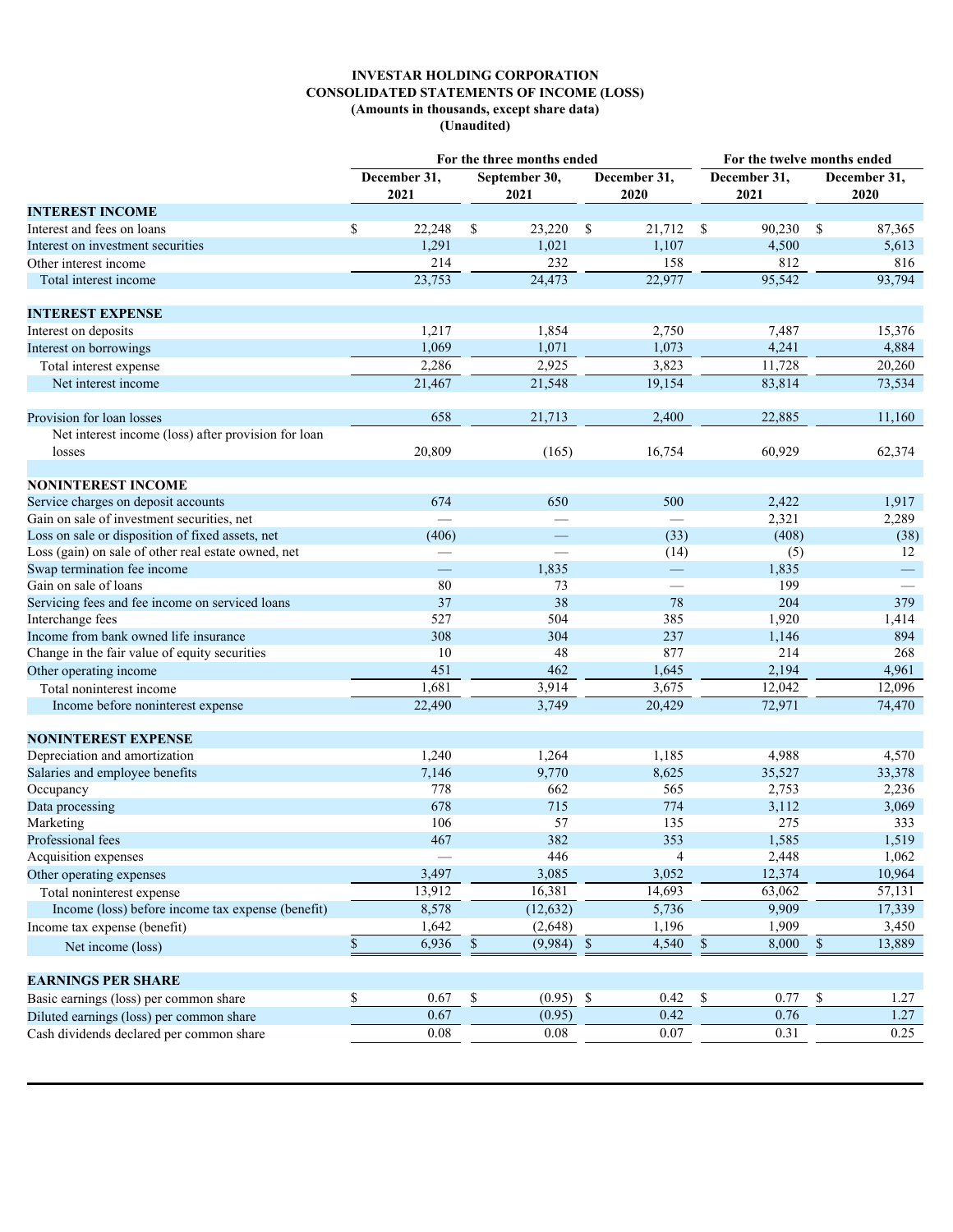# **INVESTAR HOLDING CORPORATION CONSOLIDATED AVERAGE BALANCE SHEET, INTEREST EARNED AND YIELD ANALYSIS (Amounts in thousands)**

**(Unaudited)**

|                                      |                          |                          |                   |                         | For the three months ended |                   |                          |                        |                   |  |
|--------------------------------------|--------------------------|--------------------------|-------------------|-------------------------|----------------------------|-------------------|--------------------------|------------------------|-------------------|--|
|                                      |                          | <b>December 31, 2021</b> |                   |                         | September 30, 2021         |                   | <b>December 31, 2020</b> |                        |                   |  |
|                                      | <b>Interest</b>          |                          |                   |                         | <b>Interest</b>            |                   | <b>Interest</b>          |                        |                   |  |
|                                      | Average                  | Income/                  |                   | Average                 | Income/                    |                   | Average                  | Income/                |                   |  |
|                                      | <b>Balance</b>           | <b>Expense</b>           | <b>Yield/Rate</b> | <b>Balance</b>          | <b>Expense</b>             | <b>Yield/Rate</b> | <b>Balance</b>           | <b>Expense</b>         | <b>Yield/Rate</b> |  |
| <b>Assets</b>                        |                          |                          |                   |                         |                            |                   |                          |                        |                   |  |
| Interest-earning assets:             |                          |                          |                   |                         |                            |                   |                          |                        |                   |  |
| Loans                                | \$1,885,979              | 22,248<br>S              |                   | 4.68% \$1,923,960       | 23,220<br><sup>S</sup>     |                   | 4.79% \$1,838,426        | 21,712<br>$\mathbf{s}$ | 4.70%             |  |
| Securities:                          |                          |                          |                   |                         |                            |                   |                          |                        |                   |  |
| Taxable                              | 287,692                  | 1,156                    | 1.59              | 262,751                 | 892                        | 1.35              | 265,068                  | 965                    | 1.45              |  |
| Tax-exempt                           | 20,267                   | 135                      | 2.63              | 18,499                  | 129                        | 2.76              | 20,265                   | 142                    | 2.78              |  |
| Interest-bearing balances with       |                          |                          |                   |                         |                            |                   |                          |                        |                   |  |
| banks                                | 191,958                  | 214                      | 0.44              | 276,860                 | 232                        | 0.33              | 23,327                   | 158                    | 2.68              |  |
| Total interest-earning assets        | 2,385,896                | 23,753                   | 3.95              | 2,482,070               | 24,473                     | 3.91              | 2,147,086                | 22,977                 | 4.26              |  |
| Cash and due from banks              | 47,384                   |                          |                   | 38,511                  |                            |                   | 30,353                   |                        |                   |  |
| Intangible assets                    | 44,156                   |                          |                   | 44,040                  |                            |                   | 32,329                   |                        |                   |  |
| Other assets                         | 139,064                  |                          |                   | 142,608                 |                            |                   | 124,377                  |                        |                   |  |
| Allowance for loan losses            | (21, 289)                |                          |                   | (20,517)                |                            |                   | (19, 148)                |                        |                   |  |
| Total assets                         | $\overline{8}$ 2,595,211 |                          |                   | $\overline{$}2,686,712$ |                            |                   | $\overline{$}$ 2,314,997 |                        |                   |  |
|                                      |                          |                          |                   |                         |                            |                   |                          |                        |                   |  |
| <b>Liabilities and stockholders'</b> |                          |                          |                   |                         |                            |                   |                          |                        |                   |  |
| equity                               |                          |                          |                   |                         |                            |                   |                          |                        |                   |  |
| Interest-bearing liabilities:        |                          |                          |                   |                         |                            |                   |                          |                        |                   |  |
| Deposits:                            |                          |                          |                   |                         |                            |                   |                          |                        |                   |  |
| Interest-bearing demand              |                          |                          |                   |                         |                            |                   |                          |                        |                   |  |
| deposits                             | \$939,789                | $\mathbf{s}$<br>413      | $0.17\%$ \$       | 901,146 \$              | 599                        | $0.26\%$ \$       | 667,793 \$               | 750                    | 0.45%             |  |
| <b>Brokered</b> deposits             | 16,405                   | 2                        | 0.04              | 112,601                 | 264                        | 0.93              | 77,897                   | 179                    | 0.92              |  |
| Savings deposits                     | 178,751                  | 43                       | 0.09              | 173,971                 | 67                         | 0.15              | 140,141                  | 87                     | 0.25              |  |
| Time deposits                        | 462,611                  | 759                      | 0.65              | 503,600                 | 924                        | 0.73              | 556,880                  | 1,734                  | 1.24              |  |
|                                      |                          |                          |                   |                         |                            |                   |                          |                        |                   |  |
| Total interest-bearing               |                          |                          |                   |                         |                            |                   |                          |                        |                   |  |
| deposits                             | 1,597,556                | 1,217                    | 0.30              | 1,691,318               | 1,854                      | 0.43              | 1,442,711                | 2,750                  | 0.76              |  |
| Short-term borrowings                | 6,772                    | $\overline{4}$           | 0.22              | 9,136                   | 5                          | 0.21              | 24,090                   | 39                     | 0.63              |  |
| Long-term debt                       | 129,842                  | 1,065                    | 3.26              | 129,786                 | 1,066                      | 3.26              | 127,326                  | 1,034                  | 3.23              |  |
| Total interest-bearing               |                          |                          |                   |                         |                            |                   |                          |                        |                   |  |
| liabilities                          | 1,734,170                | 2,286                    | 0.52              | 1,830,240               | 2,925                      | 0.63              | 1,594,127                | 3,823                  | 0.95              |  |
| Noninterest-bearing deposits         | 603,162                  |                          |                   | 581,397                 |                            |                   | 458,263                  |                        |                   |  |
| Other liabilities                    | 16,414                   |                          |                   | 20,459                  |                            |                   | 20,045                   |                        |                   |  |
| Stockholders' equity                 | 241,465                  |                          |                   | 254,616                 |                            |                   | 242,562                  |                        |                   |  |
| Total liability and                  |                          |                          |                   |                         |                            |                   |                          |                        |                   |  |
| stockholders' equity                 | \$2,595,211              |                          |                   | \$2,686,712             |                            |                   | \$2,314,997              |                        |                   |  |
| Net interest income/net              |                          |                          |                   |                         |                            |                   |                          |                        |                   |  |
| interest margin                      |                          | 21,467<br>£.             | 3.57%             |                         | 21,548<br>£.               | 3.44%             |                          | 19,154<br>S.           | 3.55%             |  |
|                                      |                          |                          |                   |                         |                            |                   |                          |                        |                   |  |
|                                      |                          |                          |                   |                         |                            |                   |                          |                        |                   |  |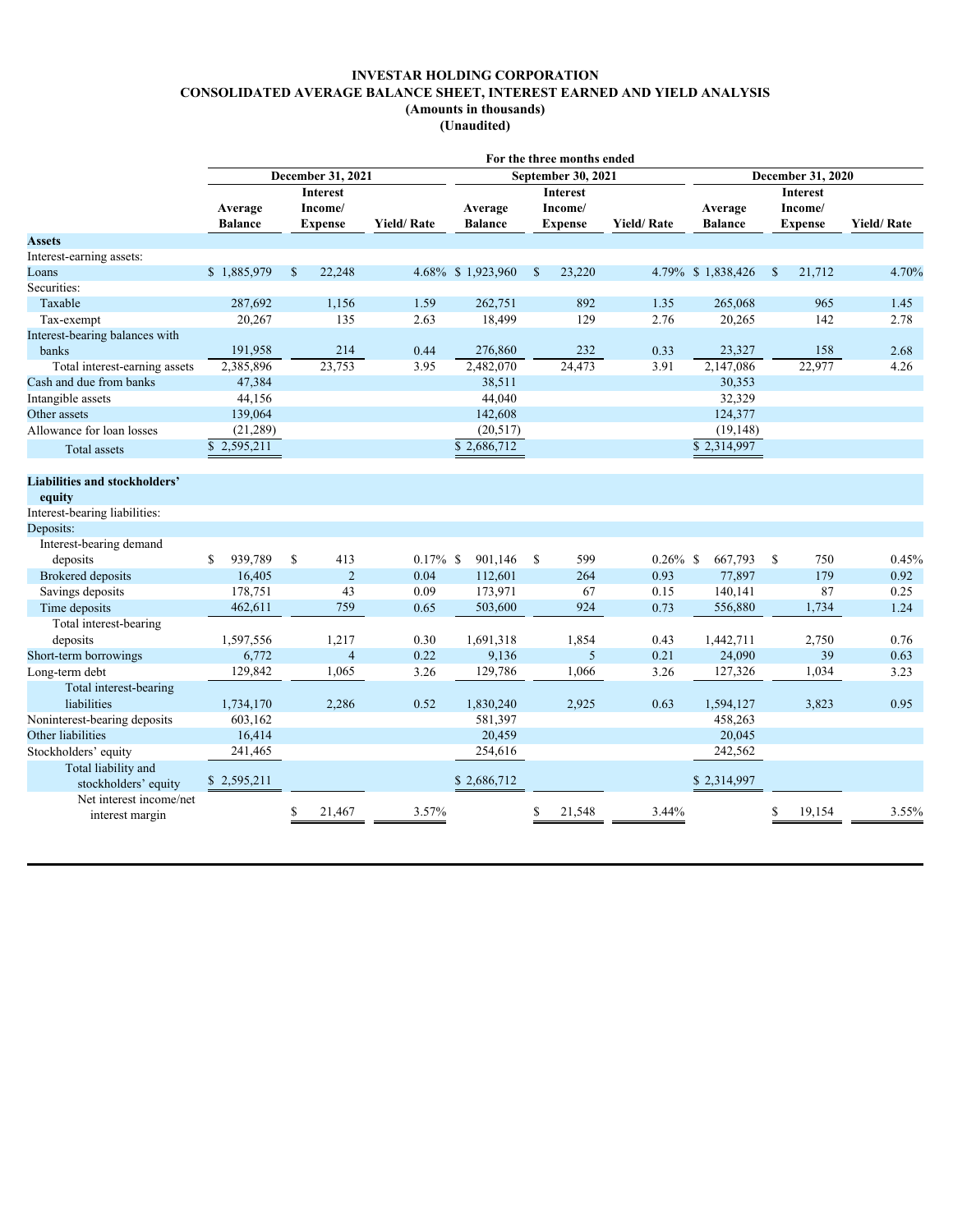# **INVESTAR HOLDING CORPORATION CONSOLIDATED AVERAGE BALANCE SHEET, INTEREST EARNED AND YIELD ANALYSIS (Amounts in thousands) (Unaudited)**

|                                          |                 |                   |             | For the twelve months ended |                          |        |
|------------------------------------------|-----------------|-------------------|-------------|-----------------------------|--------------------------|--------|
|                                          |                 | December 31, 2021 |             |                             | <b>December 31, 2020</b> |        |
|                                          |                 | Interest          |             |                             | <b>Interest</b>          |        |
|                                          | Average         | Income/           |             | Average                     | Income/                  |        |
|                                          |                 |                   | Yield/      |                             |                          | Yield/ |
|                                          | <b>Balance</b>  | <b>Expense</b>    | Rate        | <b>Balance</b>              | <b>Expense</b>           | Rate   |
| <b>Assets</b>                            |                 |                   |             |                             |                          |        |
| Interest-earning assets:                 |                 |                   |             |                             |                          |        |
| Loans                                    | \$1,902,070     | 90,230<br>- \$    |             | 4.74% \$1,786,302 \$        | 87,365                   | 4.89%  |
| Securities:                              |                 |                   |             |                             |                          |        |
| Taxable                                  | 275,963         | 3,948             | 1.43        | 255,405                     | 4,927                    | 1.93   |
| Tax-exempt                               | 20,259          | 552               | 2.73        | 25,024                      | 686                      | 2.74   |
| Interest-bearing balances with banks     | 176,349         | 812               | 0.46        | 42,852                      | 816                      | 1.90   |
| Total interest-earning assets            | 2,374,641       | 95,542            | 4.02        | 2,109,583                   | 93,794                   | 4.45   |
| Cash and due from banks                  | 39,262          |                   |             | 27,768                      |                          |        |
| Intangible assets                        | 41,299          |                   |             | 32,190                      |                          |        |
| Other assets                             | 138,096         |                   |             | 119,994                     |                          |        |
| Allowance for loan losses                | (20, 704)       |                   |             | (15,272)                    |                          |        |
| Total assets                             | \$2,572,594     |                   |             | \$2,274,263                 |                          |        |
|                                          |                 |                   |             |                             |                          |        |
| Liabilities and stockholders' equity     |                 |                   |             |                             |                          |        |
| Interest-bearing liabilities:            |                 |                   |             |                             |                          |        |
| Deposits:                                |                 |                   |             |                             |                          |        |
| Interest-bearing demand deposits         | $$858,660$ \ \$ | 2,398             | $0.28\%$ \$ | 612,000                     | 3,535<br>- \$            | 0.58%  |
| <b>Brokered</b> deposits                 | 77,432          | 715               | 0.92        | 20,308                      | 177                      | 0.87   |
| Savings deposits                         | 168,194         | 247               | 0.15        | 129,211                     | 401                      | 0.31   |
| Time deposits                            | 508,954         | 4,127             | 0.81        | 640,549                     | 11,263                   | 1.76   |
| Total interest-bearing deposits          | 1,613,240       | 7,487             | 0.46        | 1,402,068                   | 15,376                   | 1.10   |
| Short-term borrowings                    | 9,323           | 19                | 0.20        | 65,323                      | 710                      | 1.09   |
|                                          | 129,318         | 4,222             | 3.26        | 128,163                     | 4,174                    | 3.26   |
| Long-term debt                           | 1,751,881       | 11,728            | 0.67        | 1,595,554                   | 20,260                   | 1.27   |
| Total interest-bearing liabilities       |                 |                   |             |                             |                          |        |
| Noninterest-bearing deposits             | 553,083         |                   |             | 418,240                     |                          |        |
| Other liabilities                        | 18,852          |                   |             | 19,805                      |                          |        |
| Stockholders' equity                     | 248,778         |                   |             | 240,664                     |                          |        |
| Total liability and stockholders' equity | \$2,572,594     |                   |             | \$2,274,263                 |                          |        |
| Net interest income/net interest margin  |                 | 83,814            | 3.53%       |                             | 73,534<br>\$             | 3.49%  |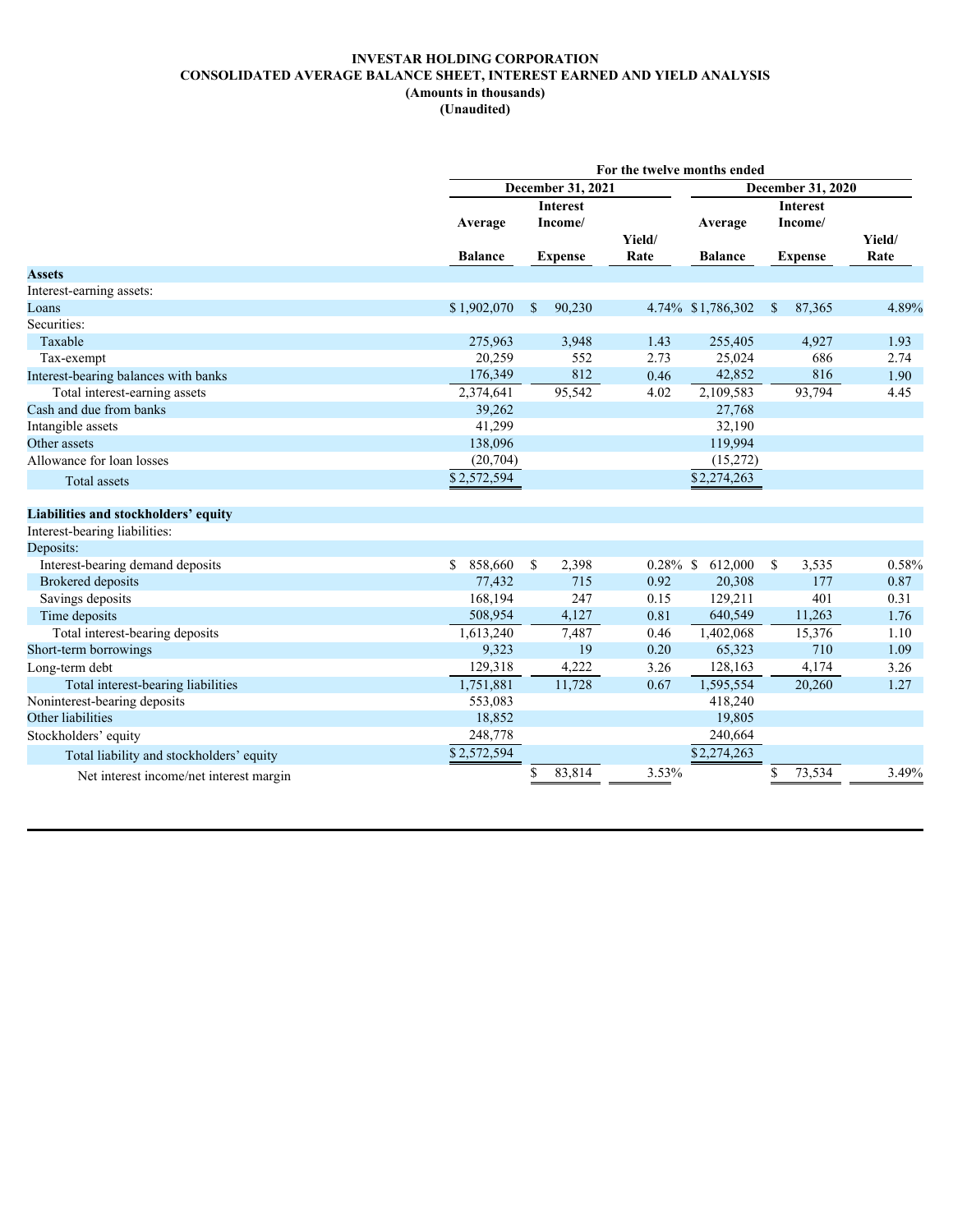# **INVESTAR HOLDING CORPORATION RECONCILIATION OF NON-GAAP FINANCIAL MEASURES**

# **INTEREST EARNED AND YIELD ANALYSIS ADJUSTED FOR INTEREST ACCRETION, RECOVERIES AND ACCELERATED PPP INCOME**

**(Amounts in thousands)**

**(Unaudited)**

|                                                        |                           |                            |                          |                           | For the three months ended |                   |                           |                            |                   |  |
|--------------------------------------------------------|---------------------------|----------------------------|--------------------------|---------------------------|----------------------------|-------------------|---------------------------|----------------------------|-------------------|--|
|                                                        |                           | December 31, 2021          | <b>December 31, 2020</b> |                           |                            |                   |                           |                            |                   |  |
|                                                        |                           | <b>Interest</b><br>Income/ |                          |                           | <b>Interest</b>            |                   |                           | <b>Interest</b><br>Income/ |                   |  |
|                                                        | Average<br><b>Balance</b> | Expense                    | <b>Yield/Rate</b>        | Average<br><b>Balance</b> | Income/<br><b>Expense</b>  | <b>Yield/Rate</b> | Average<br><b>Balance</b> | Expense                    | <b>Yield/Rate</b> |  |
| Interest-earning assets:                               |                           |                            |                          |                           |                            |                   |                           |                            |                   |  |
| Loans                                                  | \$1,885,979               | 22,248                     |                          | 4.68% \$1,923,960         | 23,220<br>-S               |                   | 4.79% \$1,838,426         | 21,712<br>-S               | 4.70%             |  |
| Adjustments:                                           |                           |                            |                          |                           |                            |                   |                           |                            |                   |  |
| Accelerated fee income for<br>forgiven or paid off PPP |                           |                            |                          |                           |                            |                   |                           |                            |                   |  |
| loans                                                  |                           | 812                        |                          |                           | 1,001                      |                   |                           | 361                        |                   |  |
| Interest recoveries                                    |                           | 119                        |                          |                           | 187                        |                   |                           | 10                         |                   |  |
| Accretion                                              |                           | 211                        |                          |                           | 298                        |                   |                           | 163                        |                   |  |
| Adjusted loans                                         | 1,885,979                 | 21,106                     | 4.44                     | 1,923,960                 | 21,734                     | 4.48              | 1,838,426                 | 21,178                     | 4.58              |  |
| Securities:                                            |                           |                            |                          |                           |                            |                   |                           |                            |                   |  |
| Taxable                                                | 287,692                   | 1,156                      | 1.59                     | 262,751                   | 892                        | 1.35              | 265,068                   | 965                        | 1.45              |  |
| Tax-exempt                                             | 20,267                    | 135                        | 2.63                     | 18,499                    | 129                        | 2.76              | 20,265                    | 142                        | 2.78              |  |
| Interest-bearing balances with                         |                           |                            |                          |                           |                            |                   |                           |                            |                   |  |
| banks                                                  | 191,958                   | 214                        | 0.44                     | 276,860                   | 232                        | 0.33              | 23,327                    | 158                        | 2.68              |  |
| Adjusted interest-earning assets                       | 2,385,896                 | 22,611                     | 3.76                     | 2,482,070                 | 22,987                     | 3.67              | 2,147,086                 | 22,443                     | 4.16              |  |
|                                                        |                           |                            |                          |                           |                            |                   |                           |                            |                   |  |
| Total interest-bearing liabilities                     | 1,734,170                 | 2,286                      | 0.52                     | 1,830,240                 | 2,925                      | 0.63              | 1,594,127                 | 3,823                      | 0.95              |  |
|                                                        |                           |                            |                          |                           |                            |                   |                           |                            |                   |  |
| Adjusted net interest<br>income/adjusted net           |                           |                            |                          |                           |                            |                   |                           | \$                         |                   |  |
| interest margin                                        |                           | 20,325                     | 3.38%                    |                           | 20,062                     | 3.21%             |                           | 18,620                     | 3.45%             |  |
|                                                        |                           |                            |                          |                           |                            |                   |                           |                            |                   |  |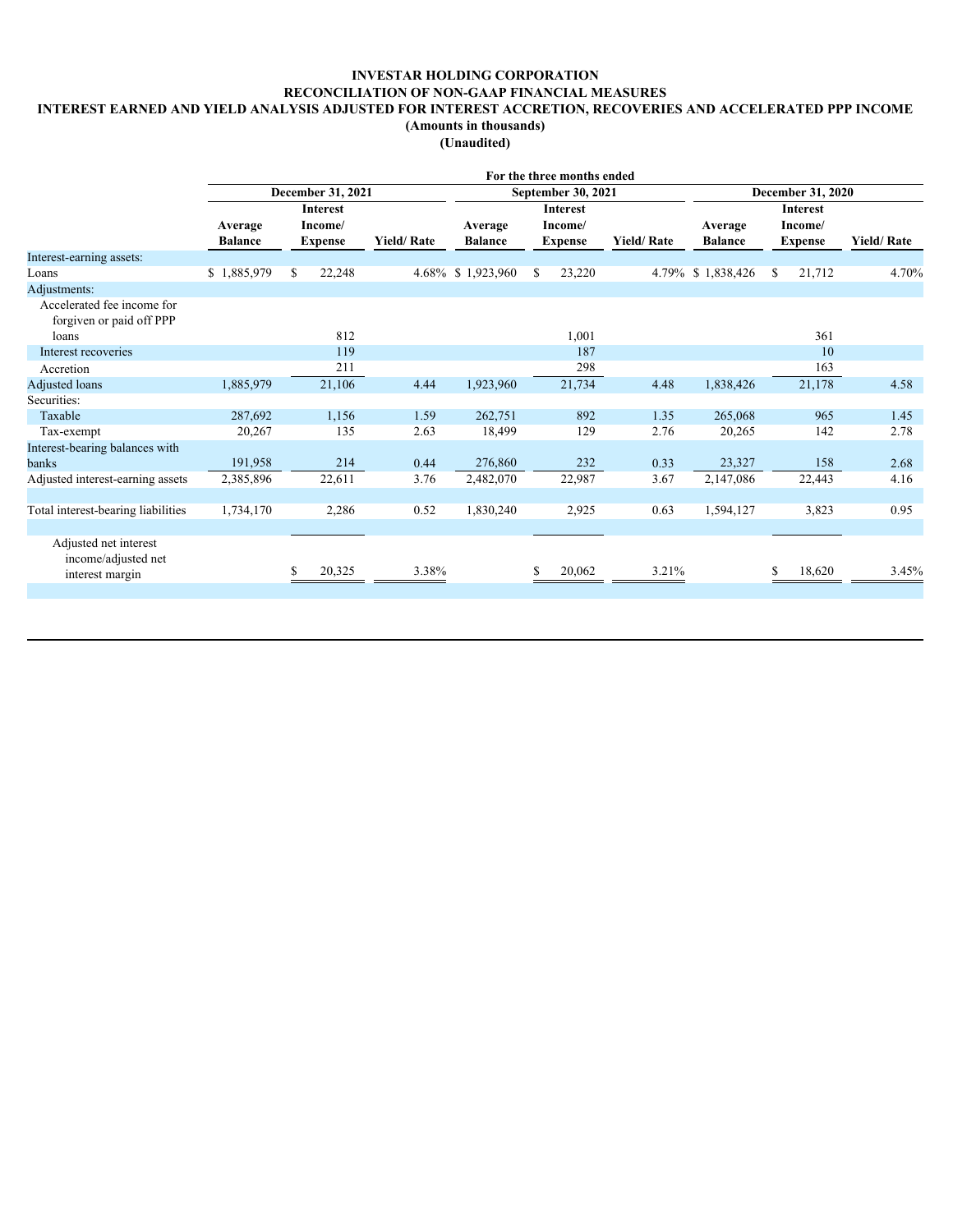# **INVESTAR HOLDING CORPORATION RECONCILIATION OF NON-GAAP FINANCIAL MEASURES INTEREST EARNED AND YIELD ANALYSIS ADJUSTED FOR PPP LOANS (Amounts in thousands)**

**(Unaudited)**

|                                              |                 |                   |                   |                | For the three months ended |                   |                          |                |                   |  |
|----------------------------------------------|-----------------|-------------------|-------------------|----------------|----------------------------|-------------------|--------------------------|----------------|-------------------|--|
|                                              |                 | December 31, 2021 |                   |                | September 30, 2021         |                   | <b>December 31, 2020</b> |                |                   |  |
|                                              | <b>Interest</b> |                   |                   | Interest       |                            |                   |                          |                |                   |  |
|                                              | Average         | Income/           |                   | Average        | Income/                    |                   | Average                  | Income/        |                   |  |
|                                              | <b>Balance</b>  | <b>Expense</b>    | <b>Yield/Rate</b> | <b>Balance</b> | <b>Expense</b>             | <b>Yield/Rate</b> | <b>Balance</b>           | <b>Expense</b> | <b>Yield/Rate</b> |  |
| Interest-earning assets:                     |                 |                   |                   |                |                            |                   |                          |                |                   |  |
| Loans                                        | \$1,885,979     | 22,248            | 4.68%             | \$1,923,960    | 23,220<br>-S               | 4.79%             | \$1,838,426              | 21,712<br>-S   | 4.70%             |  |
| Adjustments:                                 |                 |                   |                   |                |                            |                   |                          |                |                   |  |
| PPP loans                                    | 33,182          | 975               | 11.69             | 58,481         | 1,309                      | 8.88              | 106,646                  | 1,064          | 3.97              |  |
| Adjusted loans                               | 1,852,797       | 21,273            | 4.56              | 1,865,479      | 21,911                     | 4.66              | 1,731,780                | 20,648         | 4.74              |  |
| Securities:                                  |                 |                   |                   |                |                            |                   |                          |                |                   |  |
| Taxable                                      | 287,692         | 1,156             | 1.59              | 262,751        | 892                        | 1.35              | 265,068                  | 965            | 1.45              |  |
| Tax-exempt                                   | 20,267          | 135               | 2.63              | 18,499         | 129                        | 2.76              | 20,265                   | 142            | 2.78              |  |
| Interest-bearing balances with               |                 |                   |                   |                |                            |                   |                          |                |                   |  |
| banks                                        | 191,958         | 214               | 0.44              | 276,860        | 232                        | 0.33              | 23,327                   | 158            | 2.68              |  |
| Adjusted interest-earning assets             | 2,352,714       | 22,778            | 3.84              | 2,423,589      | 23,164                     | 3.79              | 2,040,440                | 21,913         | 4.27              |  |
|                                              |                 |                   |                   |                |                            |                   |                          |                |                   |  |
| Total interest-bearing liabilities           | 1,734,170       | 2,286             | 0.52              | 1,830,240      | 2,925                      | 0.63              | 1,594,127                | 3,823          | 0.95              |  |
|                                              |                 |                   |                   |                |                            |                   |                          |                |                   |  |
| Adjusted net interest<br>income/adjusted net |                 |                   |                   |                |                            |                   |                          |                |                   |  |
| interest margin                              |                 | 20,492            | 3.46%             |                | 20,239                     | 3.31%             |                          | 18,090         | 3.53%             |  |
|                                              |                 |                   |                   |                |                            |                   |                          |                |                   |  |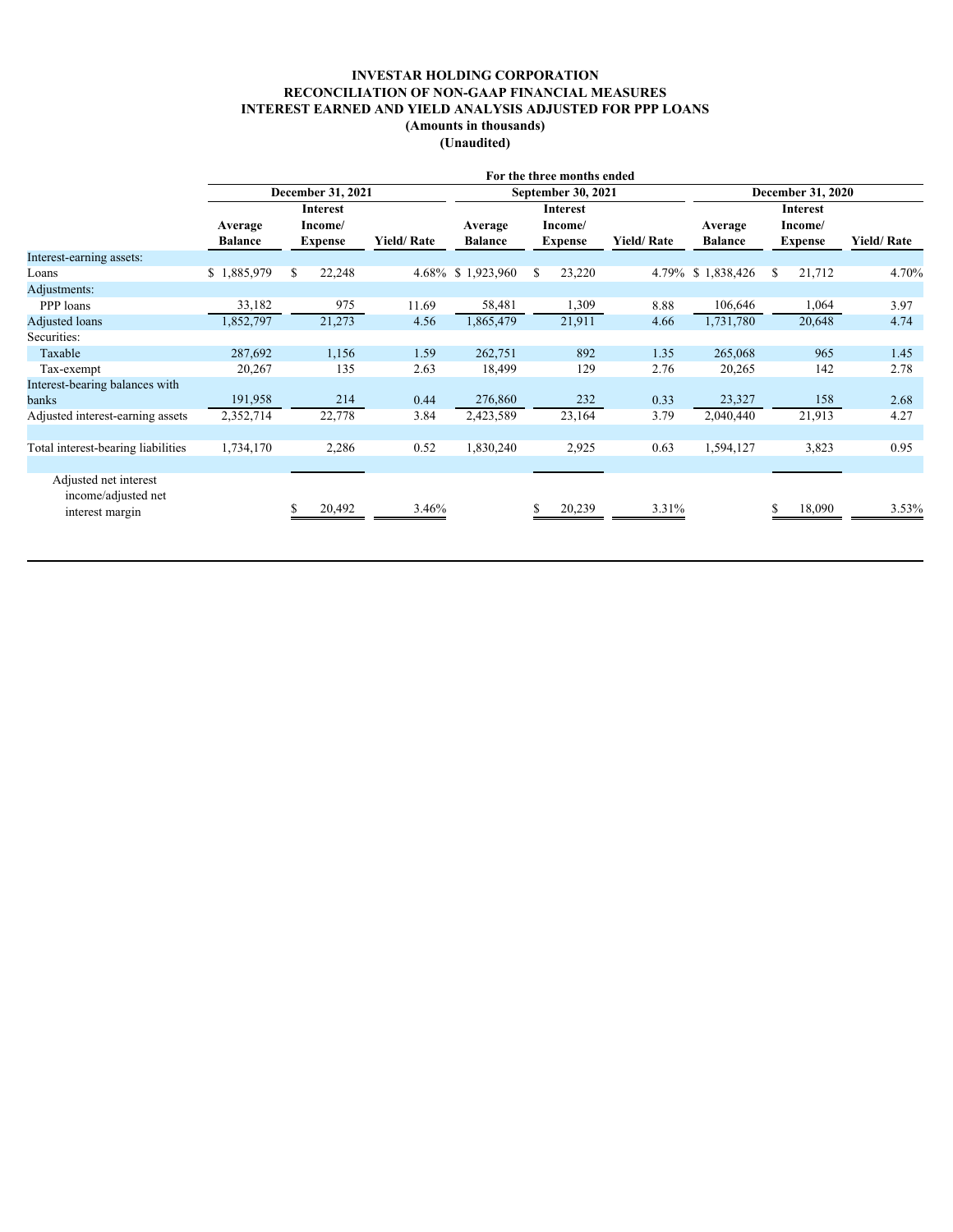# **INVESTAR HOLDING CORPORATION RECONCILIATION OF NON-GAAP FINANCIAL MEASURES (Amounts in thousands, except share data) (Unaudited)**

|                                      | December 31, 2021 |            | <b>September 30, 2021</b> |            | <b>December 31, 2020</b> |            |
|--------------------------------------|-------------------|------------|---------------------------|------------|--------------------------|------------|
| <b>Tangible common equity</b>        |                   |            |                           |            |                          |            |
| Total stockholders' equity           | D.                | 242,598    | - \$                      | 236,324    | - \$                     | 243,284    |
| Adjustments:                         |                   |            |                           |            |                          |            |
| Goodwill                             |                   | 40,088     |                           | 40,088     |                          | 28,144     |
| Core deposit intangible              |                   | 3,848      |                           | 4,095      |                          | 3,988      |
| Trademark intangible                 |                   | 100        |                           | 100        |                          | 100        |
| Tangible common equity               |                   | 198,562    |                           | 192,041    |                          | 211,052    |
| <b>Tangible assets</b>               |                   |            |                           |            |                          |            |
| Total assets                         | <sup>\$</sup>     | 2,513,203  | - \$                      | 2,696,048  | $^{\circ}$               | 2,321,181  |
| Adjustments:                         |                   |            |                           |            |                          |            |
| Goodwill                             |                   | 40,088     |                           | 40,088     |                          | 28,144     |
| Core deposit intangible              |                   | 3,848      |                           | 4,095      |                          | 3,988      |
| Trademark intangible                 |                   | 100        |                           | 100        |                          | 100        |
| Tangible assets                      |                   | 2,469,167  | -8                        | 2,651,765  |                          | 2,288,949  |
|                                      |                   |            |                           |            |                          |            |
| Common shares outstanding            |                   | 10,343,494 |                           | 10,343,416 |                          | 10,608,869 |
| Tangible equity to tangible assets   |                   | 8.04%      |                           | 7.24%      |                          | 9.22%      |
| Book value per common share          |                   | 23.45      | - \$                      | 22.85      |                          | 22.93      |
| Tangible book value per common share |                   | 19.20      |                           | 18.57      |                          | 19.89      |
|                                      |                   |            |                           |            |                          |            |